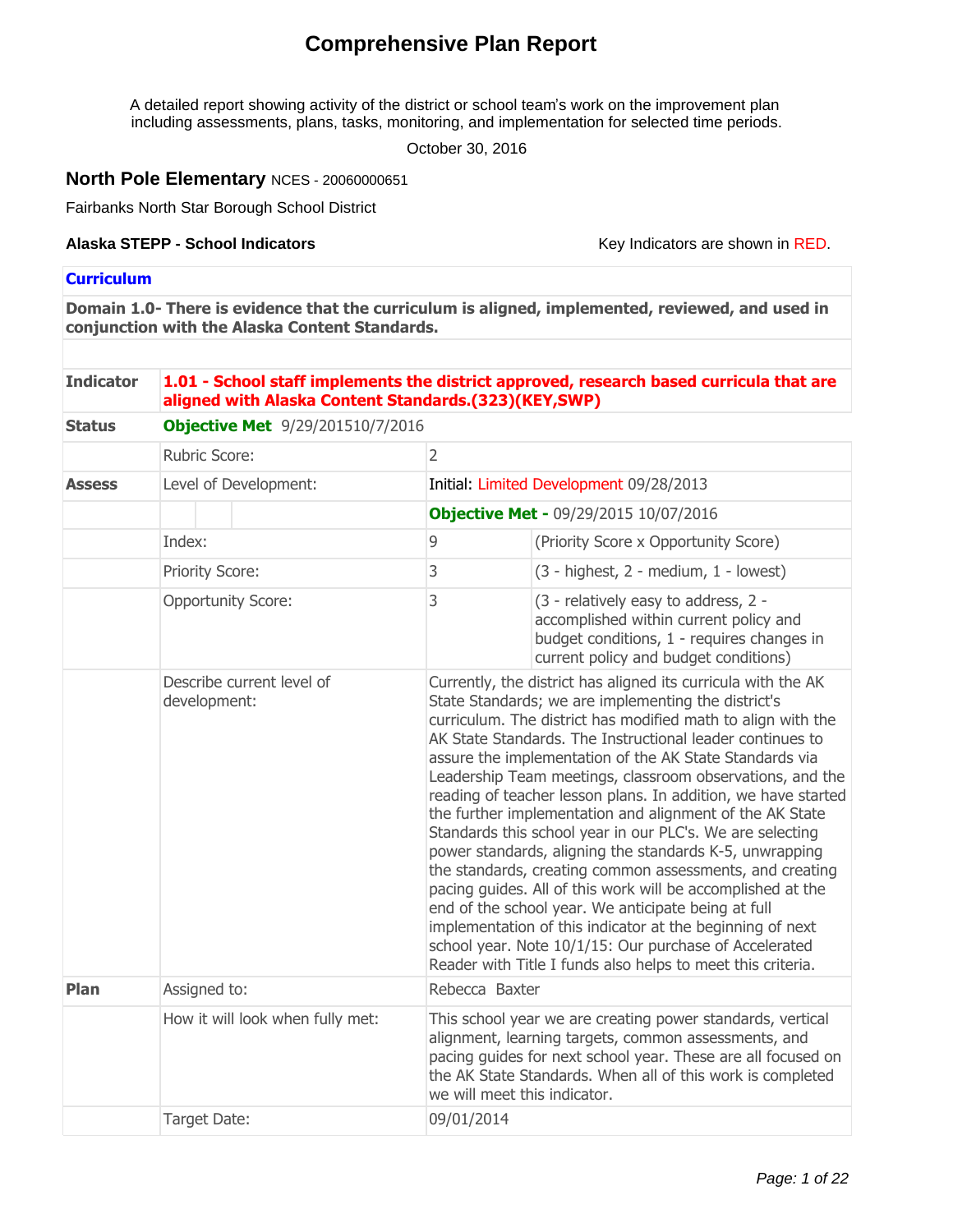|                  | Tasks:         |                                         |                                                                                                                                                                                                                                                                                                                                                                                                                                                                                                                                                                                                                                                                                                                                                                                                                                                                |  |  |
|------------------|----------------|-----------------------------------------|----------------------------------------------------------------------------------------------------------------------------------------------------------------------------------------------------------------------------------------------------------------------------------------------------------------------------------------------------------------------------------------------------------------------------------------------------------------------------------------------------------------------------------------------------------------------------------------------------------------------------------------------------------------------------------------------------------------------------------------------------------------------------------------------------------------------------------------------------------------|--|--|
|                  |                |                                         | 1. Selection of power standards Vertical alignment of standards Creation of learning targets<br>Creation of common assessments Creation of pacing guides Delivery of common assessments<br>in 2014-15 school year Note from 10/29/14: We are moving forward with our implementation<br>of common assessments. Some grade levels are administering them, but some grade level<br>teams need more help and support. Grades three, four, and five are making good progress.<br>Grades K-2 are legitimately struggling with balancing the AKSS with foundational skills.                                                                                                                                                                                                                                                                                           |  |  |
|                  |                | Assigned to:                            | Rebecca Baxter                                                                                                                                                                                                                                                                                                                                                                                                                                                                                                                                                                                                                                                                                                                                                                                                                                                 |  |  |
|                  |                | Added date:                             | 09/28/2013                                                                                                                                                                                                                                                                                                                                                                                                                                                                                                                                                                                                                                                                                                                                                                                                                                                     |  |  |
|                  |                | <b>Target Completion Date:</b>          | 09/01/2014                                                                                                                                                                                                                                                                                                                                                                                                                                                                                                                                                                                                                                                                                                                                                                                                                                                     |  |  |
|                  |                | Frequency:                              | weekly                                                                                                                                                                                                                                                                                                                                                                                                                                                                                                                                                                                                                                                                                                                                                                                                                                                         |  |  |
|                  |                | Comments:                               | Informational text, literary text, and writing have been<br>vertically aligned. Power standards have been selected for<br>these areas. Targets have been created from the power<br>standards. Common assessments have been created for<br>these three areas. Summative assessments will be created<br>for each power standard next school year. Math was tabled<br>for next year, as we are adopting a new curriculum, and we<br>need to see the results of district level curricular work. Math<br>we will finish quickly next year. We continue to implement<br>the district approved curriculum, which is "aligned,<br>implemented, reviewed, and used in conjunction with the<br>Alaska Content Standards." Our PLC curricular work has also<br>reached a place where it is further insuring that building<br>assessments are aligned with AKSS. 8/19/2015 |  |  |
|                  |                | <b>Task Completed:</b>                  | 8/19/2015 12:00:00 AM                                                                                                                                                                                                                                                                                                                                                                                                                                                                                                                                                                                                                                                                                                                                                                                                                                          |  |  |
|                  |                | <b>Implement</b> Percent Task Complete: | 100%                                                                                                                                                                                                                                                                                                                                                                                                                                                                                                                                                                                                                                                                                                                                                                                                                                                           |  |  |
|                  | Objective Met: |                                         | 9/29/2015 10/7/2016                                                                                                                                                                                                                                                                                                                                                                                                                                                                                                                                                                                                                                                                                                                                                                                                                                            |  |  |
|                  | Experience:    |                                         | 9/29/2015 Our PLC time and work allowed us to meet this<br>objective. 9/29/2015 This objective was fully met through<br>our PLC work. 4/27/16 We continue to meet this objective in<br>PLC's.                                                                                                                                                                                                                                                                                                                                                                                                                                                                                                                                                                                                                                                                  |  |  |
|                  | Sustain:       |                                         | 9/29/2015 We need to continue to monitor, assess, and<br>refine our PLC curricular work. 9/29/2015 We need to<br>continue to assess, monitor, and refine our PLC work.<br>4/27/16 We continue to meet this objective in PLC's.                                                                                                                                                                                                                                                                                                                                                                                                                                                                                                                                                                                                                                 |  |  |
|                  | Evidence:      |                                         | 10/7/2016 This work is being done weekly in PLC's at NPE.<br>Monthly PLC artifacts on formative, aligned assessments,<br>which measure district curriculum and state standards.<br>9/29/2015 Grade level PLC artifacts reveal that this work is<br>completed. 9/29/2015 PLC artifacts and work products<br>reveal that this objective is fully implemented. 4/27/16 We<br>continue to meet this objective in PLC's.                                                                                                                                                                                                                                                                                                                                                                                                                                            |  |  |
| <b>Indicator</b> |                | identify gaps in the curricula.(326)    | 1.04 - School staff use a variety of assessment data to systematically review and                                                                                                                                                                                                                                                                                                                                                                                                                                                                                                                                                                                                                                                                                                                                                                              |  |  |
| <b>Status</b>    |                | <b>Full Implementation</b>              |                                                                                                                                                                                                                                                                                                                                                                                                                                                                                                                                                                                                                                                                                                                                                                                                                                                                |  |  |
|                  | Rubric Score:  |                                         | 3                                                                                                                                                                                                                                                                                                                                                                                                                                                                                                                                                                                                                                                                                                                                                                                                                                                              |  |  |
| <b>Assess</b>    |                | Level of Development:                   | Initial: Full Implementation 10/13/2011                                                                                                                                                                                                                                                                                                                                                                                                                                                                                                                                                                                                                                                                                                                                                                                                                        |  |  |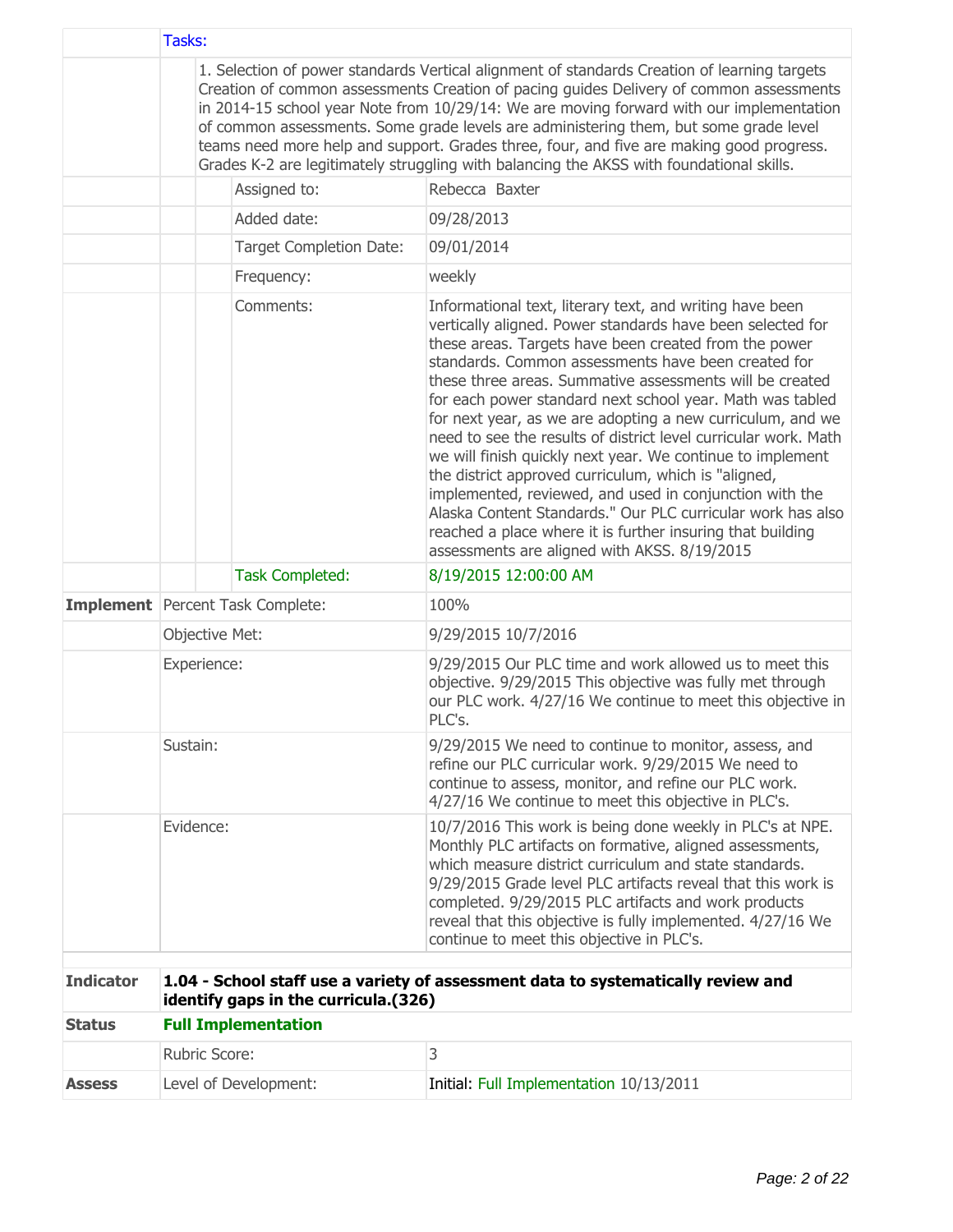| Thinking Maps, functions and relationships in math, to name<br>Added date: | a few.<br>Note from 10/29/14: Last spring we reviewed our<br>longitudinal SBA data from the past decade. We identified<br>writing as the area the needs the most focus and attention.<br>Note from 10/1/15: Accelerated Reader assessments are<br>also used to meet this criteria. |
|----------------------------------------------------------------------------|------------------------------------------------------------------------------------------------------------------------------------------------------------------------------------------------------------------------------------------------------------------------------------|
|                                                                            |                                                                                                                                                                                                                                                                                    |

## **Indicator 1.05 - School staff systematically use a review process to determine if the curricula address the learning needs of all students.(327)**

| <b>Status</b> | <b>Full Implementation</b> |                                                                                                                                                                                                                                                                          |  |  |  |
|---------------|----------------------------|--------------------------------------------------------------------------------------------------------------------------------------------------------------------------------------------------------------------------------------------------------------------------|--|--|--|
|               | <b>Rubric Score:</b>       |                                                                                                                                                                                                                                                                          |  |  |  |
| <b>Assess</b> | Level of Development:      | Initial: Full Implementation 09/28/2013                                                                                                                                                                                                                                  |  |  |  |
|               | Evidence:                  | The building provides universal screening in mathematics<br>and reading three times a school year. We will continue to<br>refine and optimize the RTI process in our building. Our<br>future implementation of common assessment will further<br>address this objective. |  |  |  |
|               | Added date:                |                                                                                                                                                                                                                                                                          |  |  |  |

#### **Assessment**

**Domain 2.0- There is evidence that assessment of student learning is frequent, systematic, and aligned with Alaska Content Standards.**

#### **Indicator 2.01 - School staff use formative and summative assessments that are aligned with district approved curricula and Alaska Content Standards.(328)**

| <b>Status</b> | <b>Objective Met</b> 9/29/201510/7/2016   |                                              |                                                                                                                                                                       |  |  |  |
|---------------|-------------------------------------------|----------------------------------------------|-----------------------------------------------------------------------------------------------------------------------------------------------------------------------|--|--|--|
|               | Rubric Score:                             | 2                                            |                                                                                                                                                                       |  |  |  |
| <b>Assess</b> | Level of Development:                     |                                              | Initial: Limited Development 09/28/2013                                                                                                                               |  |  |  |
|               |                                           | <b>Objective Met - 09/29/2015 10/07/2016</b> |                                                                                                                                                                       |  |  |  |
|               | Index:                                    | 9                                            | (Priority Score x Opportunity Score)                                                                                                                                  |  |  |  |
|               | <b>Priority Score:</b>                    | 3                                            | $(3 - highest, 2 - medium, 1 - lowest)$                                                                                                                               |  |  |  |
|               | <b>Opportunity Score:</b>                 | 3                                            | (3 - relatively easy to address, 2 -<br>accomplished within current policy and<br>budget conditions, 1 - requires changes in<br>current policy and budget conditions) |  |  |  |
|               | Describe current level of<br>development: |                                              | This objective will be met when we have fully implemented<br>our pacing guides and common assessments at the start of<br>next school year.                            |  |  |  |
| <b>Plan</b>   | Assigned to:                              | Sandy Boyle                                  |                                                                                                                                                                       |  |  |  |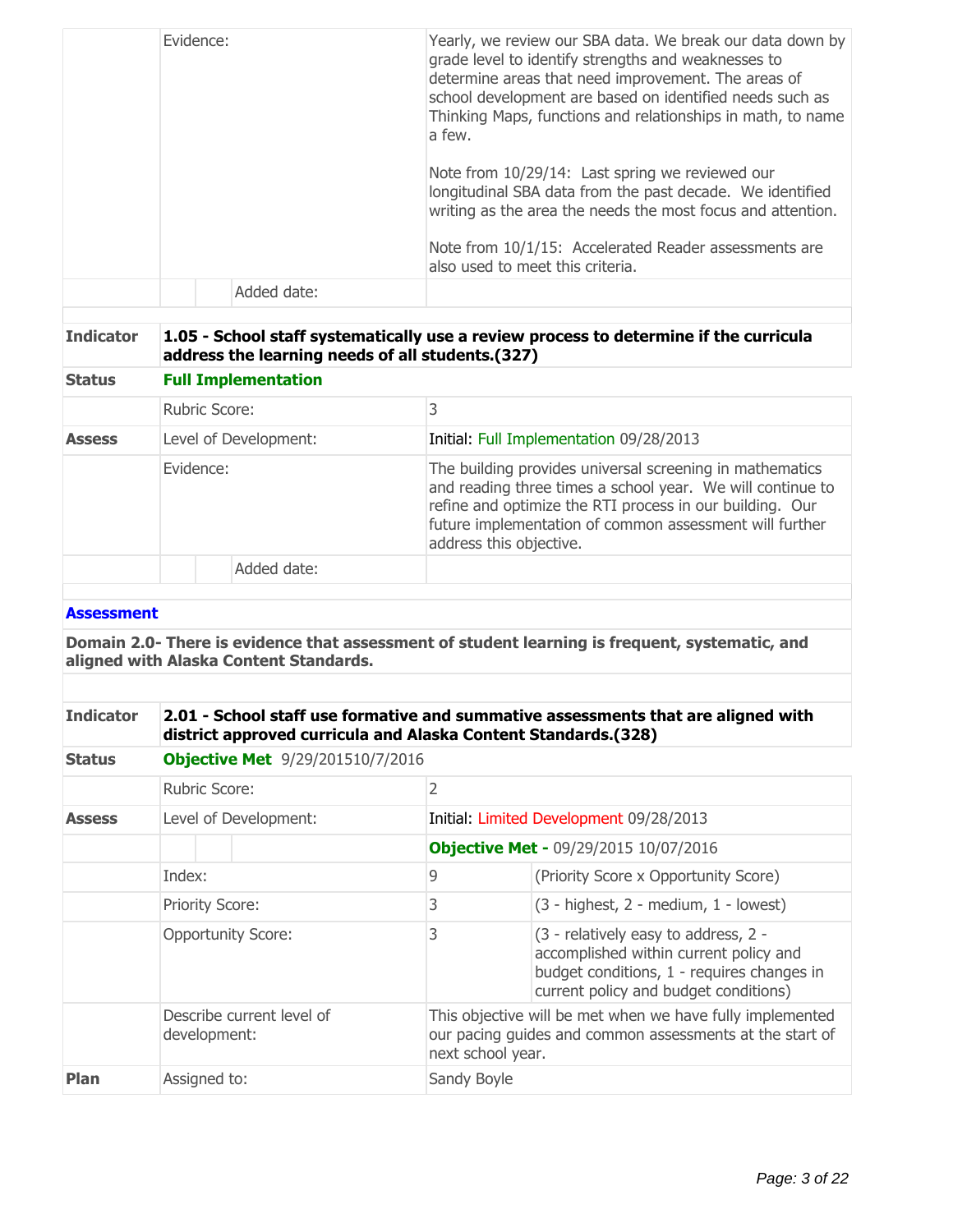|                |  | How it will look when fully met:                                  | Power standards, vertical alignment, learning targets,<br>common assessments, and pacing guides will be stored in a<br>central location. Staff will deliver common assessments on<br>assigned dates with fidelity. As said with the previous<br>objective, this objective will be addressed in our weekly PLC<br>meetings.                                                                                                                                                                                                                                                                                                                                                                                                                                                                                                                                                                                                                                                                                                                                                                                                                                                                                                                                                                                                                                                                                                                                                                                                                                                                                                                                                                                                                                                                                                                       |  |
|----------------|--|-------------------------------------------------------------------|--------------------------------------------------------------------------------------------------------------------------------------------------------------------------------------------------------------------------------------------------------------------------------------------------------------------------------------------------------------------------------------------------------------------------------------------------------------------------------------------------------------------------------------------------------------------------------------------------------------------------------------------------------------------------------------------------------------------------------------------------------------------------------------------------------------------------------------------------------------------------------------------------------------------------------------------------------------------------------------------------------------------------------------------------------------------------------------------------------------------------------------------------------------------------------------------------------------------------------------------------------------------------------------------------------------------------------------------------------------------------------------------------------------------------------------------------------------------------------------------------------------------------------------------------------------------------------------------------------------------------------------------------------------------------------------------------------------------------------------------------------------------------------------------------------------------------------------------------|--|
| Target Date:   |  |                                                                   | 09/01/2014                                                                                                                                                                                                                                                                                                                                                                                                                                                                                                                                                                                                                                                                                                                                                                                                                                                                                                                                                                                                                                                                                                                                                                                                                                                                                                                                                                                                                                                                                                                                                                                                                                                                                                                                                                                                                                       |  |
| Tasks:         |  |                                                                   |                                                                                                                                                                                                                                                                                                                                                                                                                                                                                                                                                                                                                                                                                                                                                                                                                                                                                                                                                                                                                                                                                                                                                                                                                                                                                                                                                                                                                                                                                                                                                                                                                                                                                                                                                                                                                                                  |  |
|                |  | in 2014-15 school year                                            | 1. Selection of power standards Vertical alignment of standards Creation of learning targets<br>Creation of common assessments Creation of pacing guides Delivery of common assessments                                                                                                                                                                                                                                                                                                                                                                                                                                                                                                                                                                                                                                                                                                                                                                                                                                                                                                                                                                                                                                                                                                                                                                                                                                                                                                                                                                                                                                                                                                                                                                                                                                                          |  |
|                |  | Assigned to:                                                      | Sandy Boyle                                                                                                                                                                                                                                                                                                                                                                                                                                                                                                                                                                                                                                                                                                                                                                                                                                                                                                                                                                                                                                                                                                                                                                                                                                                                                                                                                                                                                                                                                                                                                                                                                                                                                                                                                                                                                                      |  |
|                |  | Added date:                                                       | 10/28/2013                                                                                                                                                                                                                                                                                                                                                                                                                                                                                                                                                                                                                                                                                                                                                                                                                                                                                                                                                                                                                                                                                                                                                                                                                                                                                                                                                                                                                                                                                                                                                                                                                                                                                                                                                                                                                                       |  |
|                |  | <b>Target Completion Date:</b>                                    | 09/01/2014                                                                                                                                                                                                                                                                                                                                                                                                                                                                                                                                                                                                                                                                                                                                                                                                                                                                                                                                                                                                                                                                                                                                                                                                                                                                                                                                                                                                                                                                                                                                                                                                                                                                                                                                                                                                                                       |  |
|                |  | Comments:                                                         | Informational text, literary text, and writing have been<br>vertically aligned. Power standards have been selected for<br>these areas. Targets have been created from the power<br>standards. Common assessments have been created for<br>these three areas. Summative assessments will be created<br>for each power standard next school year. Math was tabled<br>for next year, as we are adopting a new curriculum, and we<br>need to see the results of district level curricular work. Math<br>we will finish quickly next year. Note from 10/29/14: We are<br>moving forward with our implementation of common<br>assessments. Some grade levels are administering them, but<br>some grade level teams need more help and support.<br>Grades three, four, and five are making good progress.<br>Grades K-2 are legitimately struggling with balancing the<br>AKSS with foundational skills. Note from 8/19/2015:<br>Informational text, literary text, and writing have been<br>vertically aligned. Power standards have been selected for<br>these areas. Targets have been created from the power<br>standards. Common assessments have been created for<br>these three areas. Summative assessments will be created<br>for each power standard next school year. Math was tabled<br>for next year, as we are adopting a new curriculum, and we<br>need to see the results of district level curricular work. Math<br>we will finish quickly next year. We continue to implement<br>the district approved curriculum, which is "aligned,<br>implemented, reviewed, and used in conjunction with the<br>Alaska Content Standards." Our PLC curricular work has also<br>reached a place where it is further insuring that building<br>assessments are aligned with AKSS. 8/19/2015 4/27/16 We<br>continue to meet this objective in PLC's. |  |
|                |  | <b>Task Completed:</b><br><b>Implement</b> Percent Task Complete: | 8/19/2015 12:00:00 AM<br>100%                                                                                                                                                                                                                                                                                                                                                                                                                                                                                                                                                                                                                                                                                                                                                                                                                                                                                                                                                                                                                                                                                                                                                                                                                                                                                                                                                                                                                                                                                                                                                                                                                                                                                                                                                                                                                    |  |
| Objective Met: |  |                                                                   | 9/29/2015 10/7/2016                                                                                                                                                                                                                                                                                                                                                                                                                                                                                                                                                                                                                                                                                                                                                                                                                                                                                                                                                                                                                                                                                                                                                                                                                                                                                                                                                                                                                                                                                                                                                                                                                                                                                                                                                                                                                              |  |
| Experience:    |  |                                                                   | 9/29/2015 Our PLC work helped us to complete this                                                                                                                                                                                                                                                                                                                                                                                                                                                                                                                                                                                                                                                                                                                                                                                                                                                                                                                                                                                                                                                                                                                                                                                                                                                                                                                                                                                                                                                                                                                                                                                                                                                                                                                                                                                                |  |
|                |  |                                                                   | objective.                                                                                                                                                                                                                                                                                                                                                                                                                                                                                                                                                                                                                                                                                                                                                                                                                                                                                                                                                                                                                                                                                                                                                                                                                                                                                                                                                                                                                                                                                                                                                                                                                                                                                                                                                                                                                                       |  |
| Sustain:       |  |                                                                   | 9/29/2015 We need to continue to monitor, assess, and<br>refine our PLC common assessments.                                                                                                                                                                                                                                                                                                                                                                                                                                                                                                                                                                                                                                                                                                                                                                                                                                                                                                                                                                                                                                                                                                                                                                                                                                                                                                                                                                                                                                                                                                                                                                                                                                                                                                                                                      |  |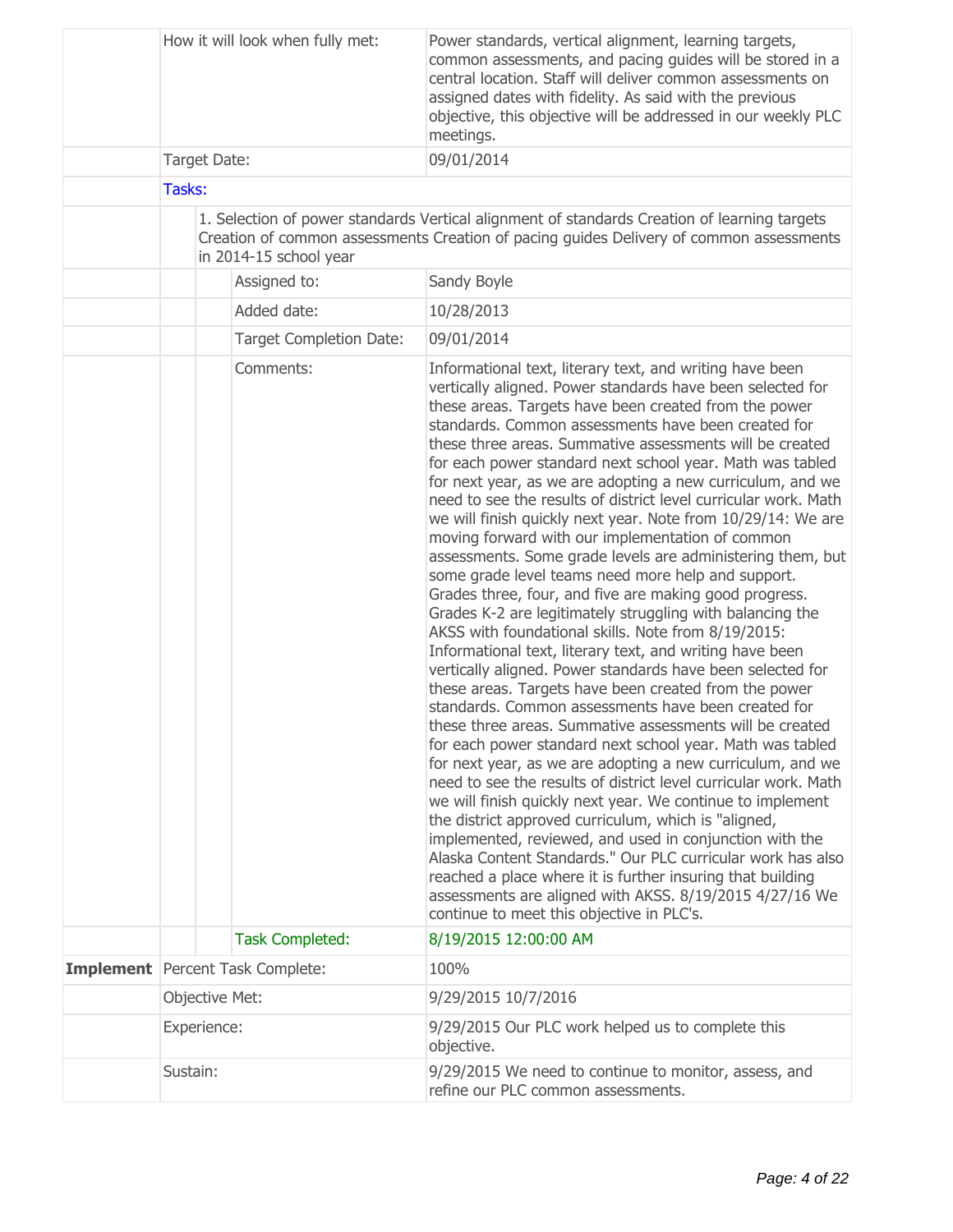|                  | Evidence:                              |                            | 10/6/2016 We continue to build our PLC work around<br>formative and summative assessments. Teachers discuss<br>formative assessments monthly. The principal gives teachers<br>feedback regarding whether or not their formative                                                                                                                                                                                                                                                                                                                                                                                        |  |  |  |
|------------------|----------------------------------------|----------------------------|------------------------------------------------------------------------------------------------------------------------------------------------------------------------------------------------------------------------------------------------------------------------------------------------------------------------------------------------------------------------------------------------------------------------------------------------------------------------------------------------------------------------------------------------------------------------------------------------------------------------|--|--|--|
|                  |                                        |                            | assessments are successfully aligned. Each formative<br>assessment is linked with a summative assessment.<br>9/29/2015 Artifacts and work products from our PLC's.                                                                                                                                                                                                                                                                                                                                                                                                                                                     |  |  |  |
| <b>Indicator</b> |                                        | accessing data.(1011)      | 2.02 - School staff use established systems for collecting, managing, analyzing, and                                                                                                                                                                                                                                                                                                                                                                                                                                                                                                                                   |  |  |  |
| <b>Status</b>    | <b>Full Implementation</b>             |                            |                                                                                                                                                                                                                                                                                                                                                                                                                                                                                                                                                                                                                        |  |  |  |
|                  | Rubric Score:                          |                            | 3                                                                                                                                                                                                                                                                                                                                                                                                                                                                                                                                                                                                                      |  |  |  |
| <b>Assess</b>    |                                        | Level of Development:      | Initial: Full Implementation 09/28/2013                                                                                                                                                                                                                                                                                                                                                                                                                                                                                                                                                                                |  |  |  |
|                  | Evidence:                              |                            | We currently have school-wide systems for managing and<br>accessing data through universal screening, AIMSweb, and<br>Accelerated Reader. Our future implementation of common<br>assessments will further meet this indicator in the area of<br>classroom-based formative assessment.                                                                                                                                                                                                                                                                                                                                  |  |  |  |
|                  |                                        | Added date:                |                                                                                                                                                                                                                                                                                                                                                                                                                                                                                                                                                                                                                        |  |  |  |
| <b>Indicator</b> |                                        |                            | 2.03 - School staff use universal screening assessments and routinely administer them<br>multiple times a year in at least literacy and math.(331)(KEY,SWP)                                                                                                                                                                                                                                                                                                                                                                                                                                                            |  |  |  |
| <b>Status</b>    | <b>Full Implementation</b>             |                            |                                                                                                                                                                                                                                                                                                                                                                                                                                                                                                                                                                                                                        |  |  |  |
|                  | Rubric Score:                          |                            | 3                                                                                                                                                                                                                                                                                                                                                                                                                                                                                                                                                                                                                      |  |  |  |
| <b>Assess</b>    |                                        | Level of Development:      | Initial: Full Implementation 09/29/2015                                                                                                                                                                                                                                                                                                                                                                                                                                                                                                                                                                                |  |  |  |
|                  | Evidence:                              |                            | 10/6/16<br>We continue to utilize AIMSWEB for universal screening. In<br>addition, MAP testing has been added for grades three, four,<br>and five. Both of these assessments occur tri-annually.<br>We used Title I funds this school year to provide staffing for<br>a Title I Literacy Coach and two Academic Intervention<br>Aides. This staffing has allowed us to maintain K-5 universal<br>screening. It has also allowed more support to teachers,<br>especially with the Literacy Coach, to go over universal<br>screening data and develop classroom strategies and<br>interventions to meet students' needs. |  |  |  |
|                  |                                        | Added date:                |                                                                                                                                                                                                                                                                                                                                                                                                                                                                                                                                                                                                                        |  |  |  |
| <b>Indicator</b> | groups and specific grade levels.(333) |                            | 2.04 - School staff use multiple data sources, including state assessment data, to<br>evaluate how school programs impact student performance including specific sub                                                                                                                                                                                                                                                                                                                                                                                                                                                   |  |  |  |
| <b>Status</b>    |                                        | <b>Full Implementation</b> |                                                                                                                                                                                                                                                                                                                                                                                                                                                                                                                                                                                                                        |  |  |  |
|                  | Rubric Score:                          |                            | 3                                                                                                                                                                                                                                                                                                                                                                                                                                                                                                                                                                                                                      |  |  |  |
| <b>Assess</b>    |                                        | Level of Development:      | Initial: Full Implementation 10/13/2011                                                                                                                                                                                                                                                                                                                                                                                                                                                                                                                                                                                |  |  |  |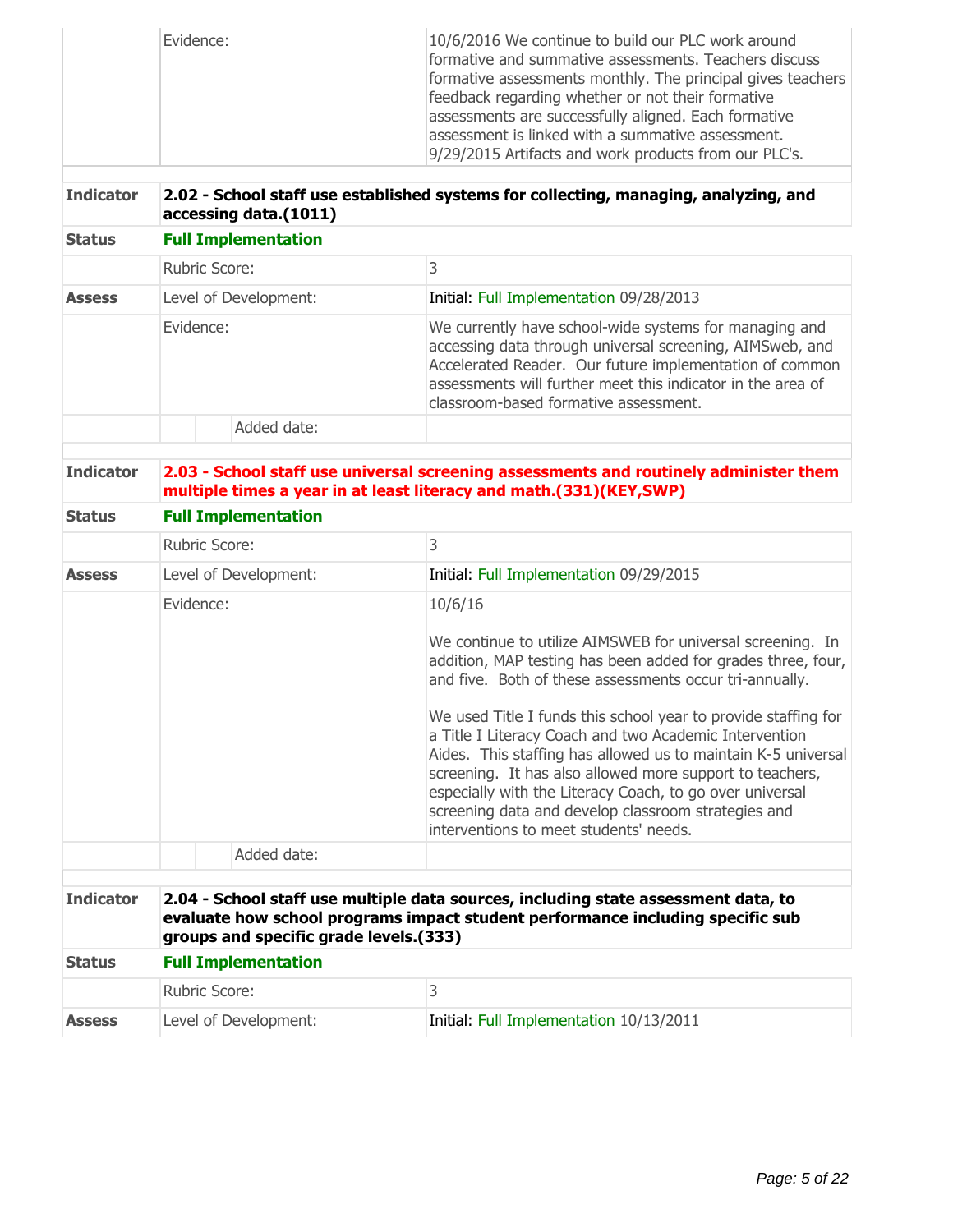| Evidence:   | School staff review SBA data in all tested content areas, and<br>we will continue to ensure that it is consistently used.<br>SBA data trends are presented to staff every school year,<br>and disaggregated data is given to teachers every school<br>year to identify the success of past students and the current<br>performance levels of their present students. |
|-------------|----------------------------------------------------------------------------------------------------------------------------------------------------------------------------------------------------------------------------------------------------------------------------------------------------------------------------------------------------------------------|
| Added date: |                                                                                                                                                                                                                                                                                                                                                                      |

## **Instruction**

**Domain 3.0- There is evidence that research based, effective, and varied instructional strategies are used in all classrooms to meet the needs of each student.**

#### **Indicator 3.01 - School staff use a system to plan instructional practices and programs that are aligned with Alaska Content Standards.(334)**

| <b>Status</b><br><b>Assess</b> | <b>Full Implementation</b> |                                                                                                   |
|--------------------------------|----------------------------|---------------------------------------------------------------------------------------------------|
|                                | Rubric Score:              |                                                                                                   |
|                                | Level of Development:      | Initial: Full Implementation 09/28/2013                                                           |
|                                | Evidence:                  | Our PLC process ensures that all instructional activities are<br>aligned with AK State Standards. |
|                                | Added date:                |                                                                                                   |

#### **Indicator 3.02 - School staff implement a coherent, documented plan throughout the school to ensure that all students receive core instruction and all low-performing students receive additional support to help them meet or exceed the state content standards. (335)(KEY,SWP)**

**Status** Tasks completed: 0 of 1 (0%)

|               | Rubric Score:                             | 2                                                                                                                                                                       |                                                                                                                                                                                                                                                                                                                                                                                                                                                                                                    |  |  |  |
|---------------|-------------------------------------------|-------------------------------------------------------------------------------------------------------------------------------------------------------------------------|----------------------------------------------------------------------------------------------------------------------------------------------------------------------------------------------------------------------------------------------------------------------------------------------------------------------------------------------------------------------------------------------------------------------------------------------------------------------------------------------------|--|--|--|
| <b>Assess</b> | Level of Development:                     | Initial: Limited Development 09/29/2015                                                                                                                                 |                                                                                                                                                                                                                                                                                                                                                                                                                                                                                                    |  |  |  |
|               | Index:                                    | 6                                                                                                                                                                       | (Priority Score x Opportunity Score)                                                                                                                                                                                                                                                                                                                                                                                                                                                               |  |  |  |
|               | <b>Priority Score:</b>                    | 2                                                                                                                                                                       | $(3 - highest, 2 - medium, 1 - lowest)$                                                                                                                                                                                                                                                                                                                                                                                                                                                            |  |  |  |
|               | <b>Opportunity Score:</b>                 | 3                                                                                                                                                                       | (3 - relatively easy to address, 2 -<br>accomplished within current policy and<br>budget conditions, 1 - requires changes in<br>current policy and budget conditions)                                                                                                                                                                                                                                                                                                                              |  |  |  |
|               | Describe current level of<br>development: |                                                                                                                                                                         | 10/6/16 We have switched from a pullout RTI model to a<br>push in MTSS model. We need to work to meet the needs of<br>all Tier II students. Teachers also need more work and<br>guidance implementing the program (PALS) that will help to<br>insure Tier II interventions. We continue to refine and<br>improve our multi-tiered systems of support for struggling<br>students. We also need to transition our of Title I next year,<br>and prepare for an intervention model with less staffing. |  |  |  |
| Plan          | Assigned to:                              | Mark Winford                                                                                                                                                            |                                                                                                                                                                                                                                                                                                                                                                                                                                                                                                    |  |  |  |
|               | How it will look when fully met:          | When have comprehensive staffing to meet student<br>intervention needs. And the year after next when we have a<br>model to provide intervention without extra staffing. |                                                                                                                                                                                                                                                                                                                                                                                                                                                                                                    |  |  |  |
|               | Target Date:<br>05/19/2017                |                                                                                                                                                                         |                                                                                                                                                                                                                                                                                                                                                                                                                                                                                                    |  |  |  |
|               | Tasks:                                    |                                                                                                                                                                         |                                                                                                                                                                                                                                                                                                                                                                                                                                                                                                    |  |  |  |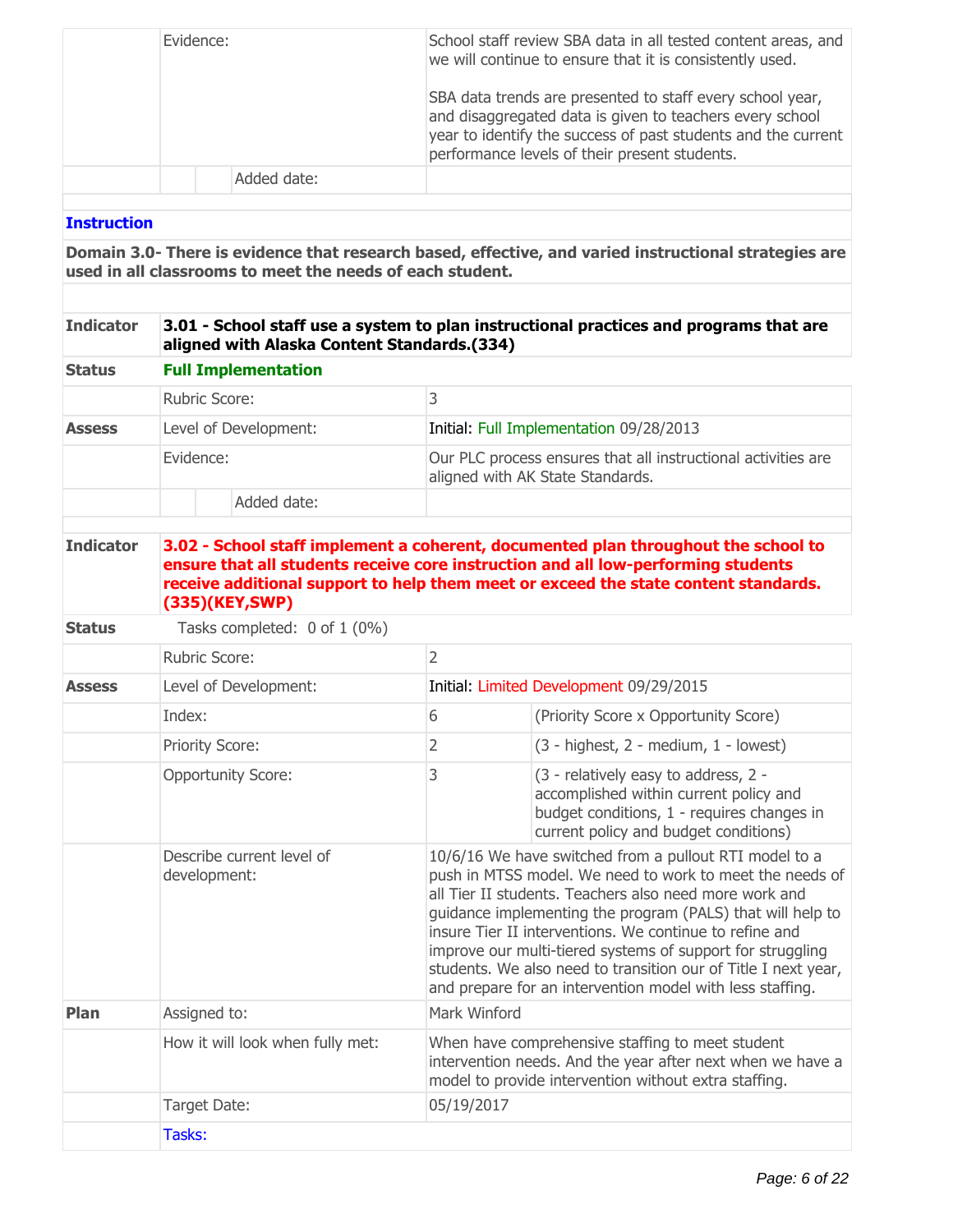|                  |                                                                                                                                            |  |                                         |                                                                                                                                                                                                                                                                                                                             | 1. 10/6/16 By the end of the school year, grade level teams will have a clearly written plan                                                                                                                                                                                                                                                                                                                                            |  |  |
|------------------|--------------------------------------------------------------------------------------------------------------------------------------------|--|-----------------------------------------|-----------------------------------------------------------------------------------------------------------------------------------------------------------------------------------------------------------------------------------------------------------------------------------------------------------------------------|-----------------------------------------------------------------------------------------------------------------------------------------------------------------------------------------------------------------------------------------------------------------------------------------------------------------------------------------------------------------------------------------------------------------------------------------|--|--|
|                  | regarding how they are servicing all Tier II students. Grade level teams will have their plans<br>completed by the end of the school year. |  |                                         |                                                                                                                                                                                                                                                                                                                             |                                                                                                                                                                                                                                                                                                                                                                                                                                         |  |  |
|                  |                                                                                                                                            |  | Assigned to:                            | Mark Winford                                                                                                                                                                                                                                                                                                                |                                                                                                                                                                                                                                                                                                                                                                                                                                         |  |  |
|                  |                                                                                                                                            |  | Added date:                             | 10/07/2016                                                                                                                                                                                                                                                                                                                  |                                                                                                                                                                                                                                                                                                                                                                                                                                         |  |  |
|                  |                                                                                                                                            |  | <b>Target Completion Date:</b>          | 05/24/2017                                                                                                                                                                                                                                                                                                                  |                                                                                                                                                                                                                                                                                                                                                                                                                                         |  |  |
|                  |                                                                                                                                            |  | Comments:                               |                                                                                                                                                                                                                                                                                                                             |                                                                                                                                                                                                                                                                                                                                                                                                                                         |  |  |
|                  |                                                                                                                                            |  | <b>Implement</b> Percent Task Complete: | 0%                                                                                                                                                                                                                                                                                                                          |                                                                                                                                                                                                                                                                                                                                                                                                                                         |  |  |
| <b>Indicator</b> | using data from a variety of formative assessments.(340)(KEY,SWP)                                                                          |  |                                         | 3.04 - School staff consistently, and regularly measure the effectiveness of instruction                                                                                                                                                                                                                                    |                                                                                                                                                                                                                                                                                                                                                                                                                                         |  |  |
| <b>Status</b>    |                                                                                                                                            |  | <b>Objective Met</b> 9/27/201210/7/2016 |                                                                                                                                                                                                                                                                                                                             |                                                                                                                                                                                                                                                                                                                                                                                                                                         |  |  |
|                  | Rubric Score:                                                                                                                              |  |                                         | $\overline{2}$                                                                                                                                                                                                                                                                                                              |                                                                                                                                                                                                                                                                                                                                                                                                                                         |  |  |
| <b>Assess</b>    |                                                                                                                                            |  | Level of Development:                   |                                                                                                                                                                                                                                                                                                                             | Initial: Limited Development 10/13/2011                                                                                                                                                                                                                                                                                                                                                                                                 |  |  |
|                  |                                                                                                                                            |  |                                         |                                                                                                                                                                                                                                                                                                                             | <b>Objective Met - 09/27/2012 10/07/2016</b>                                                                                                                                                                                                                                                                                                                                                                                            |  |  |
|                  | Index:                                                                                                                                     |  |                                         | $\overline{4}$                                                                                                                                                                                                                                                                                                              | (Priority Score x Opportunity Score)                                                                                                                                                                                                                                                                                                                                                                                                    |  |  |
|                  | <b>Priority Score:</b>                                                                                                                     |  |                                         | $\overline{2}$                                                                                                                                                                                                                                                                                                              | $(3 - highest, 2 - medium, 1 - lowest)$                                                                                                                                                                                                                                                                                                                                                                                                 |  |  |
|                  | <b>Opportunity Score:</b>                                                                                                                  |  |                                         | $\overline{2}$                                                                                                                                                                                                                                                                                                              | (3 - relatively easy to address, 2 -<br>accomplished within current policy and<br>budget conditions, 1 - requires changes in<br>current policy and budget conditions)                                                                                                                                                                                                                                                                   |  |  |
|                  | Describe current level of<br>development:                                                                                                  |  |                                         | this objective.                                                                                                                                                                                                                                                                                                             | All teachers are constantly observing, assessing and re-<br>teaching, but our next step is to ensure that all teachers are<br>using the formative assessment data to guide teaching<br>practices. 9/30/15 We continue to refine and work on our<br>PLC common assessments. Staff need more training in how<br>to share data and go over formative assessment results. But<br>we are certainly progressing toward full implementation of |  |  |
| Plan             | Assigned to:                                                                                                                               |  |                                         | Mark Winford                                                                                                                                                                                                                                                                                                                |                                                                                                                                                                                                                                                                                                                                                                                                                                         |  |  |
|                  | How it will look when fully met:                                                                                                           |  |                                         | All staff will be using formative assessment in reading,<br>writing, and mathematics. This will be proven through<br>pacing guides and the completion and analysis of the<br>common assessments. Common assessments will be stored<br>in a building-wide binder. This objective is addressed weekly<br>in our PLC meetings. |                                                                                                                                                                                                                                                                                                                                                                                                                                         |  |  |
|                  | Target Date:                                                                                                                               |  |                                         | 09/01/2014                                                                                                                                                                                                                                                                                                                  |                                                                                                                                                                                                                                                                                                                                                                                                                                         |  |  |
|                  | Tasks:                                                                                                                                     |  |                                         |                                                                                                                                                                                                                                                                                                                             |                                                                                                                                                                                                                                                                                                                                                                                                                                         |  |  |
|                  | in 2014-15 school year                                                                                                                     |  |                                         |                                                                                                                                                                                                                                                                                                                             | 1. Selection of power standards Vertical alignment of standards Creation of learning targets<br>Creation of common assessments Creation of pacing guides Delivery of common assessments                                                                                                                                                                                                                                                 |  |  |
|                  |                                                                                                                                            |  | Assigned to:                            | School Staff                                                                                                                                                                                                                                                                                                                |                                                                                                                                                                                                                                                                                                                                                                                                                                         |  |  |
|                  |                                                                                                                                            |  | Added date:                             | 10/13/2011                                                                                                                                                                                                                                                                                                                  |                                                                                                                                                                                                                                                                                                                                                                                                                                         |  |  |
|                  |                                                                                                                                            |  | <b>Target Completion Date:</b>          | 09/01/2014                                                                                                                                                                                                                                                                                                                  |                                                                                                                                                                                                                                                                                                                                                                                                                                         |  |  |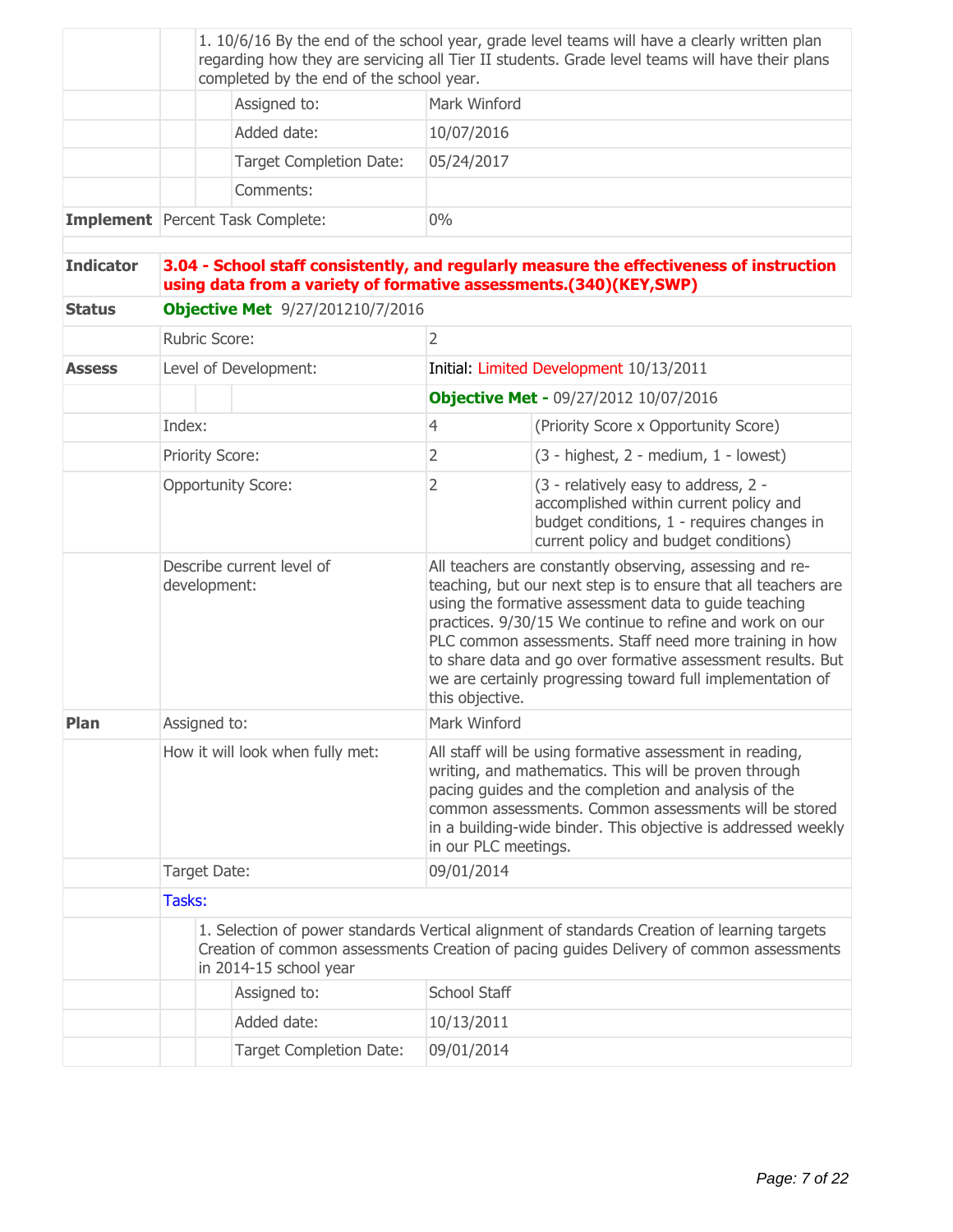|                                         | Comments:                                                     | Next school year we will implement common assessments<br>for reading, writing, and math. Note from 10/29/14: We are<br>moving forward with our implementation of common<br>assessments. Some grade levels are administering them, but<br>some grade level teams need more help and support.<br>Grades three, four, and five are making good progress.<br>Grades K-2 are legitimately struggling with balancing the<br>AKSS with foundational skills.                                                                                                                                           |
|-----------------------------------------|---------------------------------------------------------------|------------------------------------------------------------------------------------------------------------------------------------------------------------------------------------------------------------------------------------------------------------------------------------------------------------------------------------------------------------------------------------------------------------------------------------------------------------------------------------------------------------------------------------------------------------------------------------------------|
|                                         | <b>Task Completed:</b>                                        | 5/23/2014 12:00:00 AM                                                                                                                                                                                                                                                                                                                                                                                                                                                                                                                                                                          |
|                                         | 2. Share collected formative assessment ideas with all staff. |                                                                                                                                                                                                                                                                                                                                                                                                                                                                                                                                                                                                |
|                                         | Assigned to:                                                  | School Staff                                                                                                                                                                                                                                                                                                                                                                                                                                                                                                                                                                                   |
|                                         | Added date:                                                   | 10/13/2011                                                                                                                                                                                                                                                                                                                                                                                                                                                                                                                                                                                     |
|                                         | <b>Target Completion Date:</b>                                | 03/30/2012                                                                                                                                                                                                                                                                                                                                                                                                                                                                                                                                                                                     |
|                                         | Comments:                                                     | Teachers successfully collected formative assessment ideas<br>and shared them with all staff during scheduled staff<br>meetings throughout the 2011-12 school year.                                                                                                                                                                                                                                                                                                                                                                                                                            |
|                                         | <b>Task Completed:</b>                                        | 5/25/2012 12:00:00 AM                                                                                                                                                                                                                                                                                                                                                                                                                                                                                                                                                                          |
|                                         | began last year. The tasks have already been outlined,.       | 3. We need to just continue finalizing the curricular work on common assesments that we                                                                                                                                                                                                                                                                                                                                                                                                                                                                                                        |
|                                         | Assigned to:                                                  | Mark Winford                                                                                                                                                                                                                                                                                                                                                                                                                                                                                                                                                                                   |
|                                         | Added date:                                                   | 10/29/2014                                                                                                                                                                                                                                                                                                                                                                                                                                                                                                                                                                                     |
|                                         | <b>Target Completion Date:</b>                                | 05/22/2015                                                                                                                                                                                                                                                                                                                                                                                                                                                                                                                                                                                     |
|                                         | Frequency:                                                    | weekly                                                                                                                                                                                                                                                                                                                                                                                                                                                                                                                                                                                         |
|                                         | Comments:                                                     | Our curricular work in this area has been completed. We<br>now have an accountability system in place in PLC's to<br>effectively monitor teacher's common assessments. Teachers<br>will cyclically refine their assessments. We now have a good<br>system in place to meet this objective.                                                                                                                                                                                                                                                                                                     |
|                                         | <b>Task Completed:</b>                                        | 4/20/2016 12:00:00 AM                                                                                                                                                                                                                                                                                                                                                                                                                                                                                                                                                                          |
| <b>Implement</b> Percent Task Complete: |                                                               | 100%                                                                                                                                                                                                                                                                                                                                                                                                                                                                                                                                                                                           |
| Objective Met:                          |                                                               | 9/27/2012 10/7/2016                                                                                                                                                                                                                                                                                                                                                                                                                                                                                                                                                                            |
| Experience:                             |                                                               | 9/27/2012 This was an objective that we just did not have<br>enough information about as a staff. Our challenge was that<br>we had not communicated with each other prior to last year<br>about formative assessment. Teachers were using formative<br>assessment, but we could not say with certainty that ALL<br>were using it in ALL content areas. We can now state that as<br>a fact. 4/20/2016 The challenging work with this objective<br>has been working with teachers on an appropriate artifact.<br>Administration worked with staff to get feedback on an<br>appropriate artifact. |
| Sustain:                                |                                                               | 9/27/2012 We will continue our conversations in PLCs and<br>staff meetings on the topic of formative assessment and<br>student achievement. 4/20/2016 We will continue with our<br>current PLC artifact system.                                                                                                                                                                                                                                                                                                                                                                                |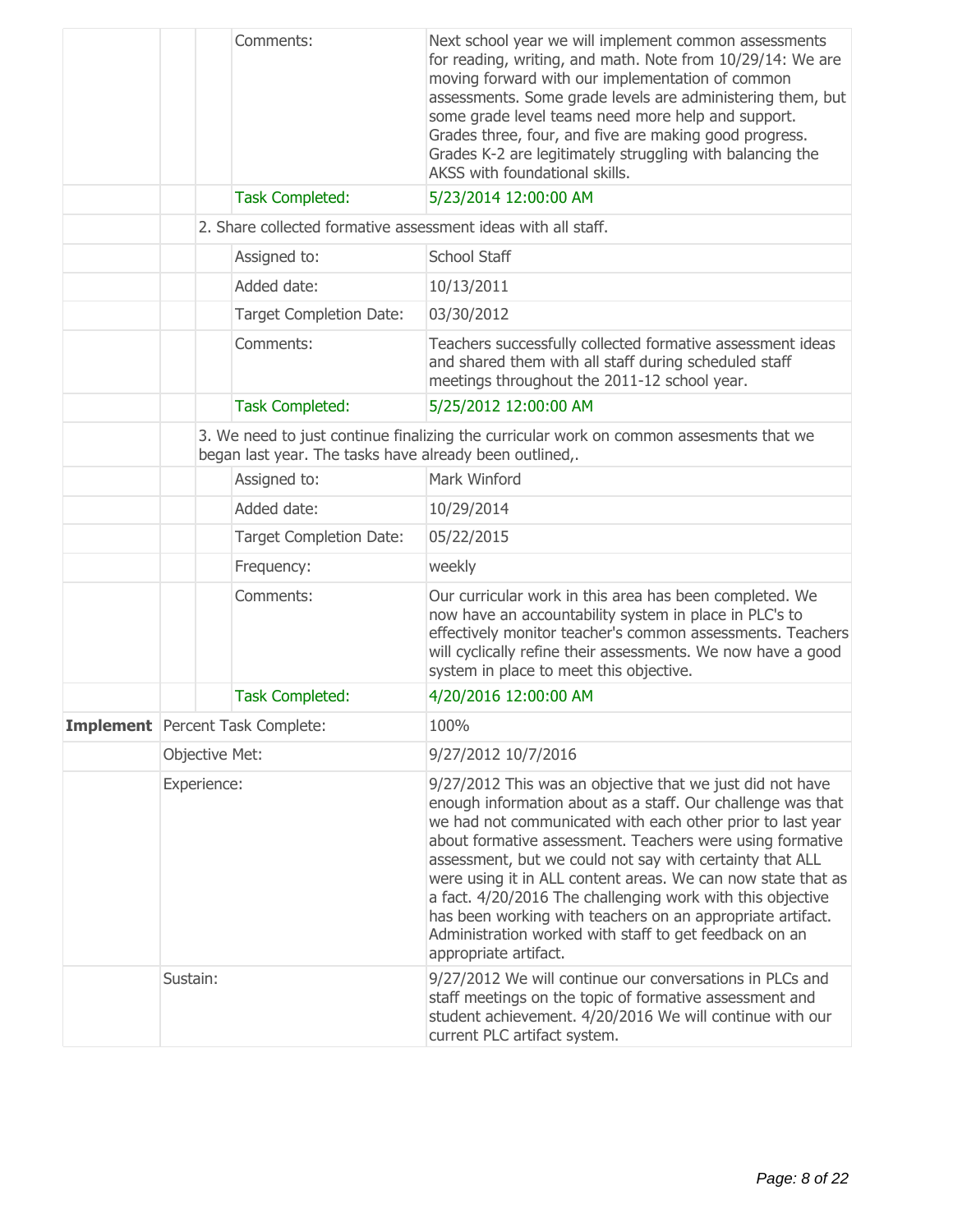| Evidence: | 10/6/16 We continue to address this objective in our weekly<br>PLC work. Staff continue to work with the data from their<br>formative assessments. Building leadership continues to<br>monitor and give feedback on teachers' formative<br>assessments. MAP also provides teachers with data from<br>formative assessments. We are addressing this objective this<br>year in our PLC's. We will reevaluate our progress on this<br>objective in August 2014. 4/20/2016 Teachers are<br>submitting their artifacts monthly. I continue to give them<br>feedback and quidance on their assessments. |
|-----------|---------------------------------------------------------------------------------------------------------------------------------------------------------------------------------------------------------------------------------------------------------------------------------------------------------------------------------------------------------------------------------------------------------------------------------------------------------------------------------------------------------------------------------------------------------------------------------------------------|
|-----------|---------------------------------------------------------------------------------------------------------------------------------------------------------------------------------------------------------------------------------------------------------------------------------------------------------------------------------------------------------------------------------------------------------------------------------------------------------------------------------------------------------------------------------------------------------------------------------------------------|

# **Indicator 3.05 - School staff hold high academic expectations for student learning and communicate them to students so that students understand what is needed to meet or exceed the state content standards.(339)**

| <b>Status</b> | Tasks completed: 0 of 1 (0%)              |                                  |                                                                                                                                                                                                                                                                                                                                                                                                                                                                                                                                                                                                                                                                                               |                                                                                                                                                                                                                                                                                                                                                                                                                                                                           |  |  |
|---------------|-------------------------------------------|----------------------------------|-----------------------------------------------------------------------------------------------------------------------------------------------------------------------------------------------------------------------------------------------------------------------------------------------------------------------------------------------------------------------------------------------------------------------------------------------------------------------------------------------------------------------------------------------------------------------------------------------------------------------------------------------------------------------------------------------|---------------------------------------------------------------------------------------------------------------------------------------------------------------------------------------------------------------------------------------------------------------------------------------------------------------------------------------------------------------------------------------------------------------------------------------------------------------------------|--|--|
|               | Rubric Score:                             |                                  | $\overline{2}$                                                                                                                                                                                                                                                                                                                                                                                                                                                                                                                                                                                                                                                                                |                                                                                                                                                                                                                                                                                                                                                                                                                                                                           |  |  |
| <b>Assess</b> |                                           | Level of Development:            |                                                                                                                                                                                                                                                                                                                                                                                                                                                                                                                                                                                                                                                                                               | Initial: Limited Development 09/28/2013                                                                                                                                                                                                                                                                                                                                                                                                                                   |  |  |
|               | Index:                                    |                                  | 9                                                                                                                                                                                                                                                                                                                                                                                                                                                                                                                                                                                                                                                                                             | (Priority Score x Opportunity Score)                                                                                                                                                                                                                                                                                                                                                                                                                                      |  |  |
|               | <b>Priority Score:</b>                    |                                  | 3                                                                                                                                                                                                                                                                                                                                                                                                                                                                                                                                                                                                                                                                                             | $(3 - highest, 2 - medium, 1 - lowest)$                                                                                                                                                                                                                                                                                                                                                                                                                                   |  |  |
|               | <b>Opportunity Score:</b>                 |                                  | 3                                                                                                                                                                                                                                                                                                                                                                                                                                                                                                                                                                                                                                                                                             | (3 - relatively easy to address, 2 -<br>accomplished within current policy and<br>budget conditions, 1 - requires changes in<br>current policy and budget conditions)                                                                                                                                                                                                                                                                                                     |  |  |
|               | Describe current level of<br>development: |                                  | We will fully implement this indicator when we provide staff<br>development on Depth of Knowledge for our common<br>assessments. We will also address this building-wide with<br>PBIS guidelines for success. Our building-wide vision<br>statement also incorporates critical-thinking, so we are<br>addressing this indicator continuously, long-term. 9/30/15<br>More work is still needed with this indicator. Building<br>leadership is gathering resources and prepping professional<br>development in this area. We need to fully address<br>foundational instruction before we tackle this objective. We<br>are still one or two years out with fully implementing this<br>objective. |                                                                                                                                                                                                                                                                                                                                                                                                                                                                           |  |  |
| Plan          | Assigned to:                              |                                  | Mark Winford                                                                                                                                                                                                                                                                                                                                                                                                                                                                                                                                                                                                                                                                                  |                                                                                                                                                                                                                                                                                                                                                                                                                                                                           |  |  |
|               |                                           | How it will look when fully met: | When this objective is fully met common assessment will be<br>administered in classrooms on prescribed dates. Common<br>assessments will include items at DOK three and four level.                                                                                                                                                                                                                                                                                                                                                                                                                                                                                                           |                                                                                                                                                                                                                                                                                                                                                                                                                                                                           |  |  |
|               | Target Date:                              |                                  | 09/01/2014                                                                                                                                                                                                                                                                                                                                                                                                                                                                                                                                                                                                                                                                                    |                                                                                                                                                                                                                                                                                                                                                                                                                                                                           |  |  |
|               | Tasks:                                    |                                  |                                                                                                                                                                                                                                                                                                                                                                                                                                                                                                                                                                                                                                                                                               |                                                                                                                                                                                                                                                                                                                                                                                                                                                                           |  |  |
|               | improvement efforts.                      |                                  |                                                                                                                                                                                                                                                                                                                                                                                                                                                                                                                                                                                                                                                                                               | 1. We need to conduct professional development on Webb's Depth of Knowledge. This will<br>occur in the second half of the school year, before the creation of our common assessment<br>items. Next school year Webb's Depth of Knowledge and Criticial-Thinking will be our building-<br>wide professional development focus. Critical-thinking was identified by staff as a central<br>component of our vision statement; this is an important element of all our school |  |  |
|               |                                           | Assigned to:                     | Mark Winford                                                                                                                                                                                                                                                                                                                                                                                                                                                                                                                                                                                                                                                                                  |                                                                                                                                                                                                                                                                                                                                                                                                                                                                           |  |  |
|               |                                           | Added date:                      | 10/28/2013                                                                                                                                                                                                                                                                                                                                                                                                                                                                                                                                                                                                                                                                                    |                                                                                                                                                                                                                                                                                                                                                                                                                                                                           |  |  |
|               |                                           | <b>Target Completion Date:</b>   | 05/17/2017                                                                                                                                                                                                                                                                                                                                                                                                                                                                                                                                                                                                                                                                                    |                                                                                                                                                                                                                                                                                                                                                                                                                                                                           |  |  |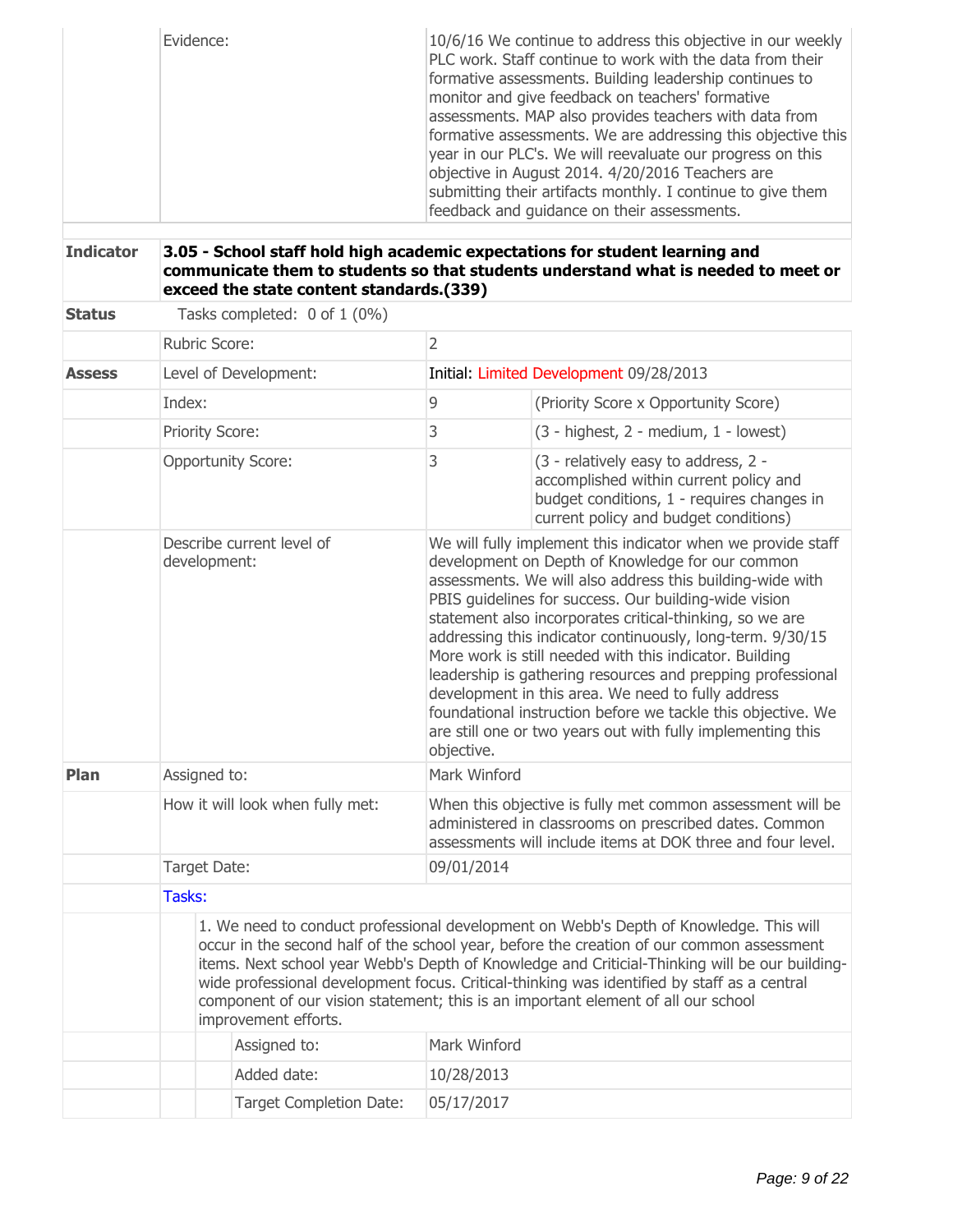| Comments:                               | We have made significant progress on this objective, as<br>common assessments have included DOK items, and student<br>will be assessed on these items. But more professional<br>development needs to occur on this topic K-5. Work on the<br>Danielson evaluation instrument has also been made a<br>priority by the district this school year, which has pushed<br>critical-thinking to the on-deck circle. Building administration<br>is also currently seeking resources and training to get further<br>information on implementing DOK in classroom at the<br>elementary level. We have certainly made significant<br>progress in this area, but more work still needs to be done<br>to complete this objective. Note added 4/20/16. We are still<br>working on this objective. School admin will be attending a<br>Critical Thinking conference over the summer. The plan is to<br>use this training to do professional development with staff in<br>this area next school year. Eventually, this objective will be<br>met by monitoring teacher's common assessments. We need<br>to make sure that high learning standards are actually<br>assessed with students. We will also use the Danielson<br>evaluation instrument to address this. |
|-----------------------------------------|---------------------------------------------------------------------------------------------------------------------------------------------------------------------------------------------------------------------------------------------------------------------------------------------------------------------------------------------------------------------------------------------------------------------------------------------------------------------------------------------------------------------------------------------------------------------------------------------------------------------------------------------------------------------------------------------------------------------------------------------------------------------------------------------------------------------------------------------------------------------------------------------------------------------------------------------------------------------------------------------------------------------------------------------------------------------------------------------------------------------------------------------------------------------------------------------------------------------------------------------------|
| <b>Implement</b> Percent Task Complete: | $0\%$                                                                                                                                                                                                                                                                                                                                                                                                                                                                                                                                                                                                                                                                                                                                                                                                                                                                                                                                                                                                                                                                                                                                                                                                                                             |

# **Supportive Learning Environment**

**Domain 4.0- There is evidence that school culture and climate provide a safe, orderly environment conducive to learning.**

| <b>Indicator</b> | 4.01 - School staff use effective classroom management strategies that maximize |
|------------------|---------------------------------------------------------------------------------|
|                  | instructional time in all classrooms.(342)                                      |

| <b>Status</b> | Objective Met 10/29/2014                  |                |                                                                                                                                                                                                                                                                                                                                                                                                                                                                                                                                                                                |  |  |
|---------------|-------------------------------------------|----------------|--------------------------------------------------------------------------------------------------------------------------------------------------------------------------------------------------------------------------------------------------------------------------------------------------------------------------------------------------------------------------------------------------------------------------------------------------------------------------------------------------------------------------------------------------------------------------------|--|--|
|               | Rubric Score:                             | $\overline{2}$ |                                                                                                                                                                                                                                                                                                                                                                                                                                                                                                                                                                                |  |  |
| <b>Assess</b> | Level of Development:                     |                | Initial: Limited Development 09/28/2013                                                                                                                                                                                                                                                                                                                                                                                                                                                                                                                                        |  |  |
|               |                                           |                | Objective Met - 10/29/2014                                                                                                                                                                                                                                                                                                                                                                                                                                                                                                                                                     |  |  |
|               | Index:                                    | 9              | (Priority Score x Opportunity Score)                                                                                                                                                                                                                                                                                                                                                                                                                                                                                                                                           |  |  |
|               | <b>Priority Score:</b>                    | 3              | $(3 - highest, 2 - medium, 1 - lowest)$                                                                                                                                                                                                                                                                                                                                                                                                                                                                                                                                        |  |  |
|               | <b>Opportunity Score:</b>                 | 3              | (3 - relatively easy to address, 2 -<br>accomplished within current policy and<br>budget conditions, 1 - requires changes in<br>current policy and budget conditions)                                                                                                                                                                                                                                                                                                                                                                                                          |  |  |
|               | Describe current level of<br>development: |                | We are currently addressing this indicator through our<br>CHAMPS professional development. Every two weeks we<br>meet as a staff to participate in a UAF for-credit CHAMPS<br>class. Ten staff members are currently taking this class for<br>credit. All certificated staff members participate in the<br>training. 9/30/15 Since our CHAMPS class, we have done<br>very good work implementing this objective. New staff that<br>have started after the class are given new copies of the<br>CHAMPS books so they too can implement CHAMPS<br>strategies in their classroom. |  |  |
| Plan          | Assigned to:                              | Sandy Boyle    |                                                                                                                                                                                                                                                                                                                                                                                                                                                                                                                                                                                |  |  |
|               | How it will look when fully met:          |                | Upon the completion of our staff CHAMPS professional<br>development, we will have met this indicator.                                                                                                                                                                                                                                                                                                                                                                                                                                                                          |  |  |
|               | Target Date:                              |                | 09/01/2014                                                                                                                                                                                                                                                                                                                                                                                                                                                                                                                                                                     |  |  |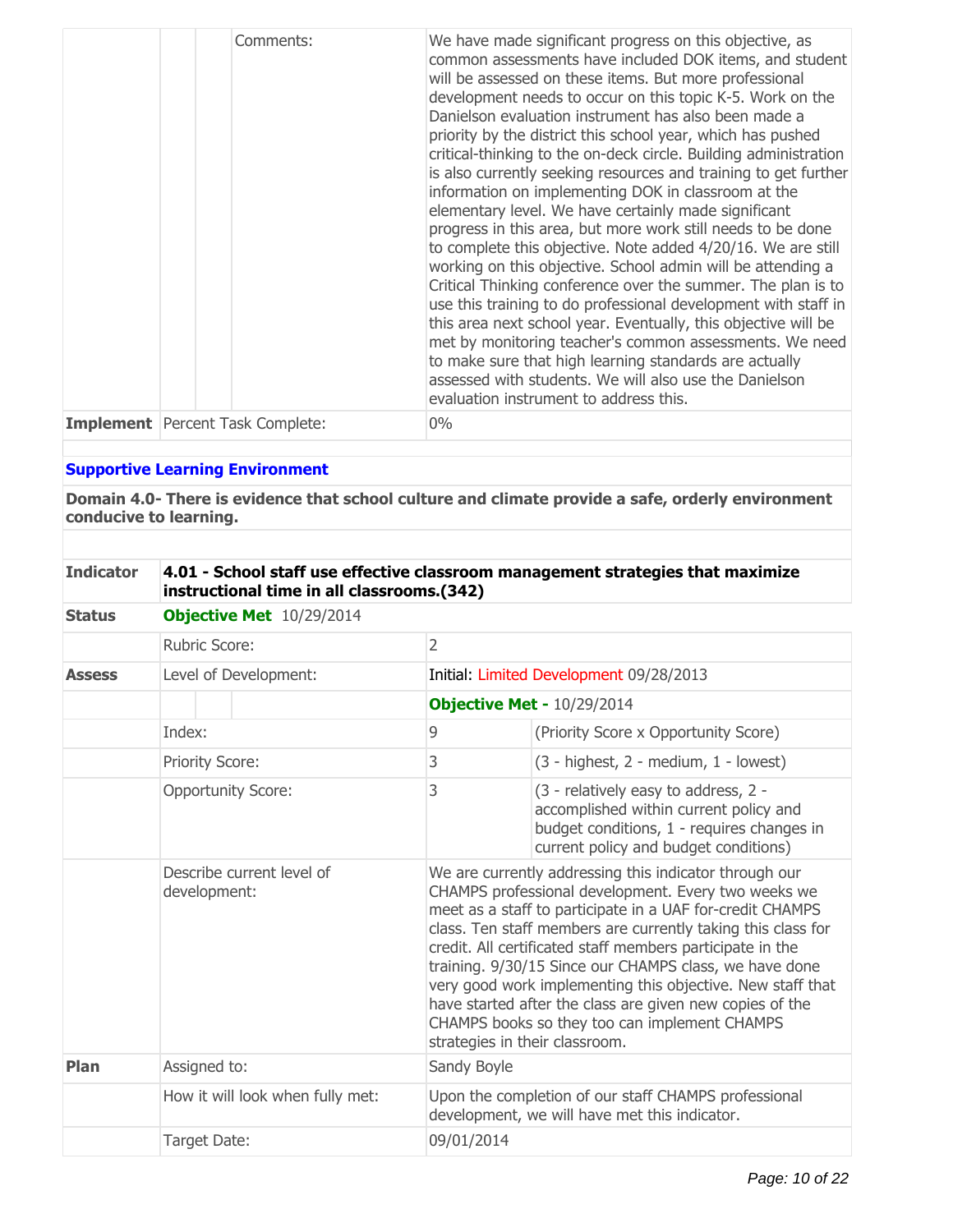|                  | Tasks:         |                                                  |                                                                                                                                                                                                                                                                                                                                                                           |
|------------------|----------------|--------------------------------------------------|---------------------------------------------------------------------------------------------------------------------------------------------------------------------------------------------------------------------------------------------------------------------------------------------------------------------------------------------------------------------------|
|                  |                |                                                  | 1. Ten staff members are taking the CHAMPS class for credit. This team will create building-<br>wide and classroom-specific behavioral expectations. Their work will be completed by the end<br>of this school year. They will create building-wide guidelines for success. Refine rules for<br>common areas. And establish common expectations for classroom management. |
|                  |                | Assigned to:                                     | Sandy Boyle                                                                                                                                                                                                                                                                                                                                                               |
|                  |                | Added date:                                      | 10/28/2013                                                                                                                                                                                                                                                                                                                                                                |
|                  |                | <b>Target Completion Date:</b>                   | 09/01/2014                                                                                                                                                                                                                                                                                                                                                                |
|                  |                | Comments:                                        | Our CHAMPS class was a great success, but we need to<br>continue work on building-wide behavioral expectations next<br>school year. We continue to refresh and work with CHAMPS<br>in staff meeting and in classrooms. 4/27/16                                                                                                                                            |
|                  |                | <b>Task Completed:</b>                           | 10/29/2014 12:00:00 AM                                                                                                                                                                                                                                                                                                                                                    |
|                  |                | <b>Implement</b> Percent Task Complete:          | 100%                                                                                                                                                                                                                                                                                                                                                                      |
|                  | Objective Met: |                                                  | 10/29/2014                                                                                                                                                                                                                                                                                                                                                                |
|                  | Experience:    |                                                  | 10/29/2014 We had great success with our CHAMPS class<br>last school year. Voice levels and classroom expectations<br>were clearly visible in classrooms last school year. There was<br>great discussion in our CHAMPS trainings with the whole<br>staff after school.                                                                                                    |
|                  | Sustain:       |                                                  | 10/29/2014 We need to keep educating new staff on<br>CHAMPS. Work with classified staff needs to be done. Each<br>new teacher is given a CHAMPS book as a resource when<br>they start. I have a CHAMPS observation feedback form that<br>I will use in classroom observations.                                                                                            |
|                  | Evidence:      |                                                  | 10/29/2014 We see it in classrooms. Building-wide CHAMPS<br>expectations are posted. We have positive behavior referrals<br>for students. Our Proud Husky inventive program has been<br>revamped to focus on targeted behavior from our CHAMPS<br>building guidelines for success.                                                                                        |
| <b>Indicator</b> |                |                                                  | 4.02 - School staff create and implement schoolwide operational procedures that                                                                                                                                                                                                                                                                                           |
|                  |                | minimize disruptions to instructional time.(343) |                                                                                                                                                                                                                                                                                                                                                                           |
| <b>Status</b>    |                | <b>Full Implementation</b>                       |                                                                                                                                                                                                                                                                                                                                                                           |
|                  | Rubric Score:  |                                                  | 3                                                                                                                                                                                                                                                                                                                                                                         |
| <b>Assess</b>    |                | Level of Development:                            | Initial: Full Implementation 09/28/2013                                                                                                                                                                                                                                                                                                                                   |
|                  | Evidence:      |                                                  | We have rules and procedures for all common areas in the<br>building. The effectiveness of these rules and procedures in<br>constantly being assessed and addressed.                                                                                                                                                                                                      |
|                  |                | Added date:                                      |                                                                                                                                                                                                                                                                                                                                                                           |
|                  |                |                                                  |                                                                                                                                                                                                                                                                                                                                                                           |
| <b>Indicator</b> |                | (344)(KEY,SWP)                                   | 4.03 - School staff communicate school-wide behavior expectations that are<br>understood and achieved by students, and staff provide positive behavioral supports.                                                                                                                                                                                                        |
| <b>Status</b>    |                | <b>Objective Met</b> 10/7/2016                   |                                                                                                                                                                                                                                                                                                                                                                           |
|                  | Rubric Score:  |                                                  | $\overline{2}$                                                                                                                                                                                                                                                                                                                                                            |
| <b>Assess</b>    |                | Level of Development:                            | Initial: Limited Development 04/20/2016                                                                                                                                                                                                                                                                                                                                   |
|                  |                |                                                  | <b>Objective Met - 10/07/2016</b>                                                                                                                                                                                                                                                                                                                                         |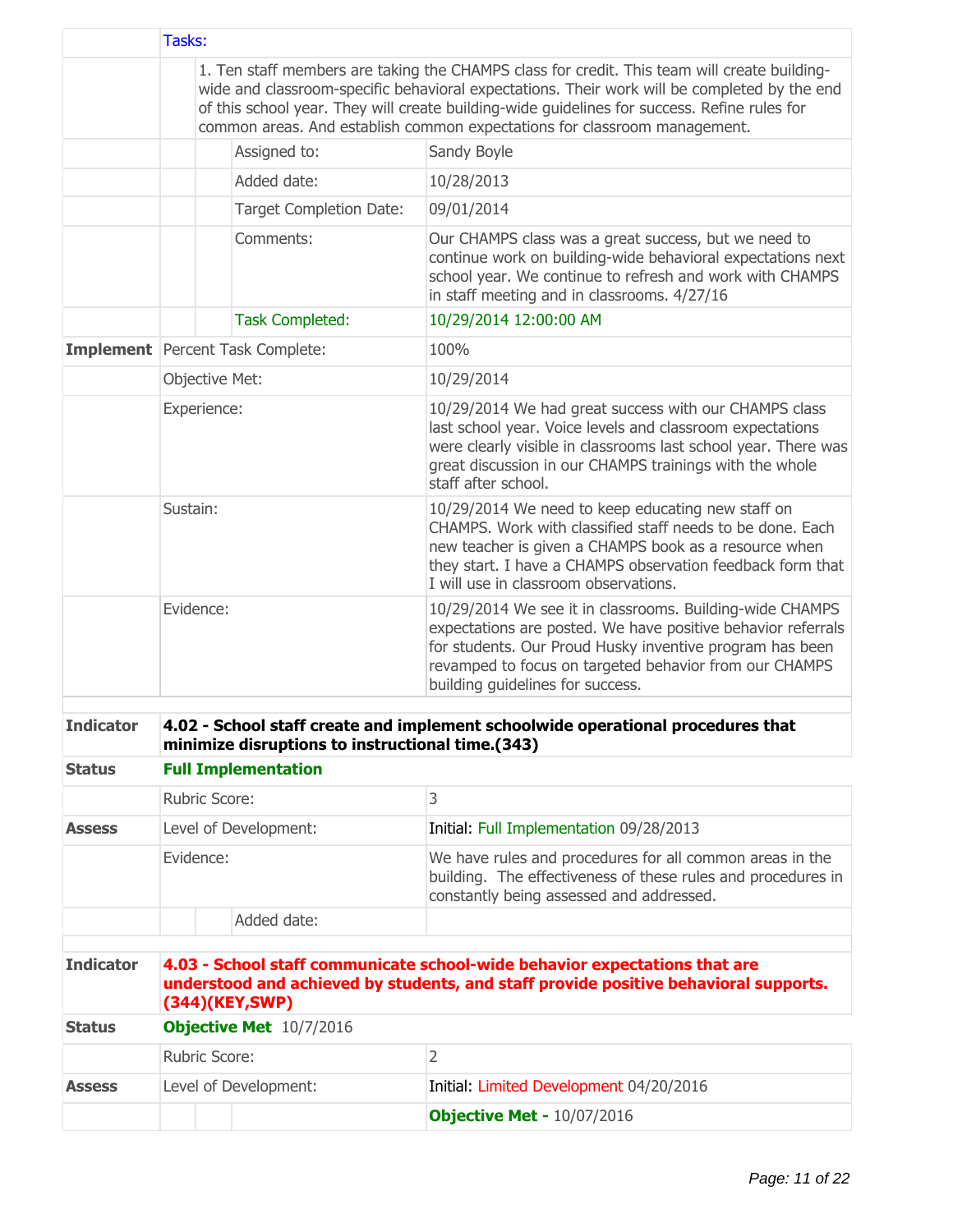|                                           | Index:                                           |                                                                       | 6                                                                                                                                                                                                                                                                                                                                                                                                                                                                                                                                                                                                                                                                                                                                                                                                                                                                                                                                                                                                                        | (Priority Score x Opportunity Score)                                                                                                                                                                                                                                                                                                                                                                                                |  |
|-------------------------------------------|--------------------------------------------------|-----------------------------------------------------------------------|--------------------------------------------------------------------------------------------------------------------------------------------------------------------------------------------------------------------------------------------------------------------------------------------------------------------------------------------------------------------------------------------------------------------------------------------------------------------------------------------------------------------------------------------------------------------------------------------------------------------------------------------------------------------------------------------------------------------------------------------------------------------------------------------------------------------------------------------------------------------------------------------------------------------------------------------------------------------------------------------------------------------------|-------------------------------------------------------------------------------------------------------------------------------------------------------------------------------------------------------------------------------------------------------------------------------------------------------------------------------------------------------------------------------------------------------------------------------------|--|
|                                           | <b>Priority Score:</b>                           |                                                                       | 3                                                                                                                                                                                                                                                                                                                                                                                                                                                                                                                                                                                                                                                                                                                                                                                                                                                                                                                                                                                                                        | (3 - highest, 2 - medium, 1 - lowest)                                                                                                                                                                                                                                                                                                                                                                                               |  |
|                                           | <b>Opportunity Score:</b>                        |                                                                       | $\overline{2}$                                                                                                                                                                                                                                                                                                                                                                                                                                                                                                                                                                                                                                                                                                                                                                                                                                                                                                                                                                                                           | (3 - relatively easy to address, 2 -<br>accomplished within current policy and<br>budget conditions, 1 - requires changes in<br>current policy and budget conditions)                                                                                                                                                                                                                                                               |  |
| Describe current level of<br>development: |                                                  | suspension.                                                           | 10/6/2016 The principal weekly models our behavioral<br>guidelines for success on the video announcements.<br>Teachers are posting behavioral expectations in their<br>classrooms. CHAMPS techniques continue to be used, but we<br>need to do more work on training and consistency with<br>CHAMPS. We have recognized the need to systemically<br>address student behavior in the building. We know that we<br>need clear and consistent behavorial plans for our students.<br>We need more consistency with when behavior is referred to<br>administration and how it is handled in the classroom. We<br>need to implement consistent behavior interventions, and we<br>need to develop a consistent and reliable system for<br>managing these interventions. Clear procedures for<br>classroom removals need need to be outlined. Clear<br>procedures for what students do when removed from a class<br>also needs to be communicated with staff. We also need<br>clear procedures for what students do in in-school |                                                                                                                                                                                                                                                                                                                                                                                                                                     |  |
| <b>Plan</b>                               | Assigned to:<br>How it will look when fully met: |                                                                       | Mark Winford                                                                                                                                                                                                                                                                                                                                                                                                                                                                                                                                                                                                                                                                                                                                                                                                                                                                                                                                                                                                             |                                                                                                                                                                                                                                                                                                                                                                                                                                     |  |
|                                           |                                                  |                                                                       | success.                                                                                                                                                                                                                                                                                                                                                                                                                                                                                                                                                                                                                                                                                                                                                                                                                                                                                                                                                                                                                 | A clear written plan will be in place with checklists and<br>procedures to manage student behavior clearly outlined.<br>Staff will periodically discuss and monitor the effectiveness<br>of the plan. Behavior data will be quantified and monitored<br>to measure success (discipline referrals, detentions,<br>classroom removals, etc.). The success of the behavioral<br>interventions will also be measured to determine their |  |
|                                           | Target Date:                                     |                                                                       | 05/17/2017                                                                                                                                                                                                                                                                                                                                                                                                                                                                                                                                                                                                                                                                                                                                                                                                                                                                                                                                                                                                               |                                                                                                                                                                                                                                                                                                                                                                                                                                     |  |
|                                           | Tasks:                                           |                                                                       |                                                                                                                                                                                                                                                                                                                                                                                                                                                                                                                                                                                                                                                                                                                                                                                                                                                                                                                                                                                                                          |                                                                                                                                                                                                                                                                                                                                                                                                                                     |  |
|                                           |                                                  | 1. Create clear behavior procedures and plans to meet this objective. |                                                                                                                                                                                                                                                                                                                                                                                                                                                                                                                                                                                                                                                                                                                                                                                                                                                                                                                                                                                                                          |                                                                                                                                                                                                                                                                                                                                                                                                                                     |  |
|                                           |                                                  | Assigned to:                                                          | Mark Winford                                                                                                                                                                                                                                                                                                                                                                                                                                                                                                                                                                                                                                                                                                                                                                                                                                                                                                                                                                                                             |                                                                                                                                                                                                                                                                                                                                                                                                                                     |  |
|                                           |                                                  | Added date:                                                           | 04/20/2016                                                                                                                                                                                                                                                                                                                                                                                                                                                                                                                                                                                                                                                                                                                                                                                                                                                                                                                                                                                                               |                                                                                                                                                                                                                                                                                                                                                                                                                                     |  |
|                                           |                                                  | <b>Target Completion Date:</b>                                        | 08/17/2016                                                                                                                                                                                                                                                                                                                                                                                                                                                                                                                                                                                                                                                                                                                                                                                                                                                                                                                                                                                                               |                                                                                                                                                                                                                                                                                                                                                                                                                                     |  |
|                                           | Comments:                                        |                                                                       | presented to staff.                                                                                                                                                                                                                                                                                                                                                                                                                                                                                                                                                                                                                                                                                                                                                                                                                                                                                                                                                                                                      | 10/6/2016 This school year. We have implemented new SST,<br>detention, student classroom removal, and discipline referral<br>procedures. Many procedures are in already for this<br>objective. They just need to be gathered and presented to<br>staff. They will be next year when the new staff handbook is                                                                                                                       |  |
|                                           |                                                  | <b>Task Completed:</b>                                                | 10/6/2016 12:00:00 AM                                                                                                                                                                                                                                                                                                                                                                                                                                                                                                                                                                                                                                                                                                                                                                                                                                                                                                                                                                                                    |                                                                                                                                                                                                                                                                                                                                                                                                                                     |  |
|                                           |                                                  | Implement Percent Task Complete:                                      | 100%                                                                                                                                                                                                                                                                                                                                                                                                                                                                                                                                                                                                                                                                                                                                                                                                                                                                                                                                                                                                                     |                                                                                                                                                                                                                                                                                                                                                                                                                                     |  |
|                                           |                                                  | Objective Met:                                                        |                                                                                                                                                                                                                                                                                                                                                                                                                                                                                                                                                                                                                                                                                                                                                                                                                                                                                                                                                                                                                          | 10/7/2016                                                                                                                                                                                                                                                                                                                                                                                                                           |  |
|                                           | Experience:                                      |                                                                       | this objective.                                                                                                                                                                                                                                                                                                                                                                                                                                                                                                                                                                                                                                                                                                                                                                                                                                                                                                                                                                                                          | 10/7/2016 We needed to collaborate and work as a staff on                                                                                                                                                                                                                                                                                                                                                                           |  |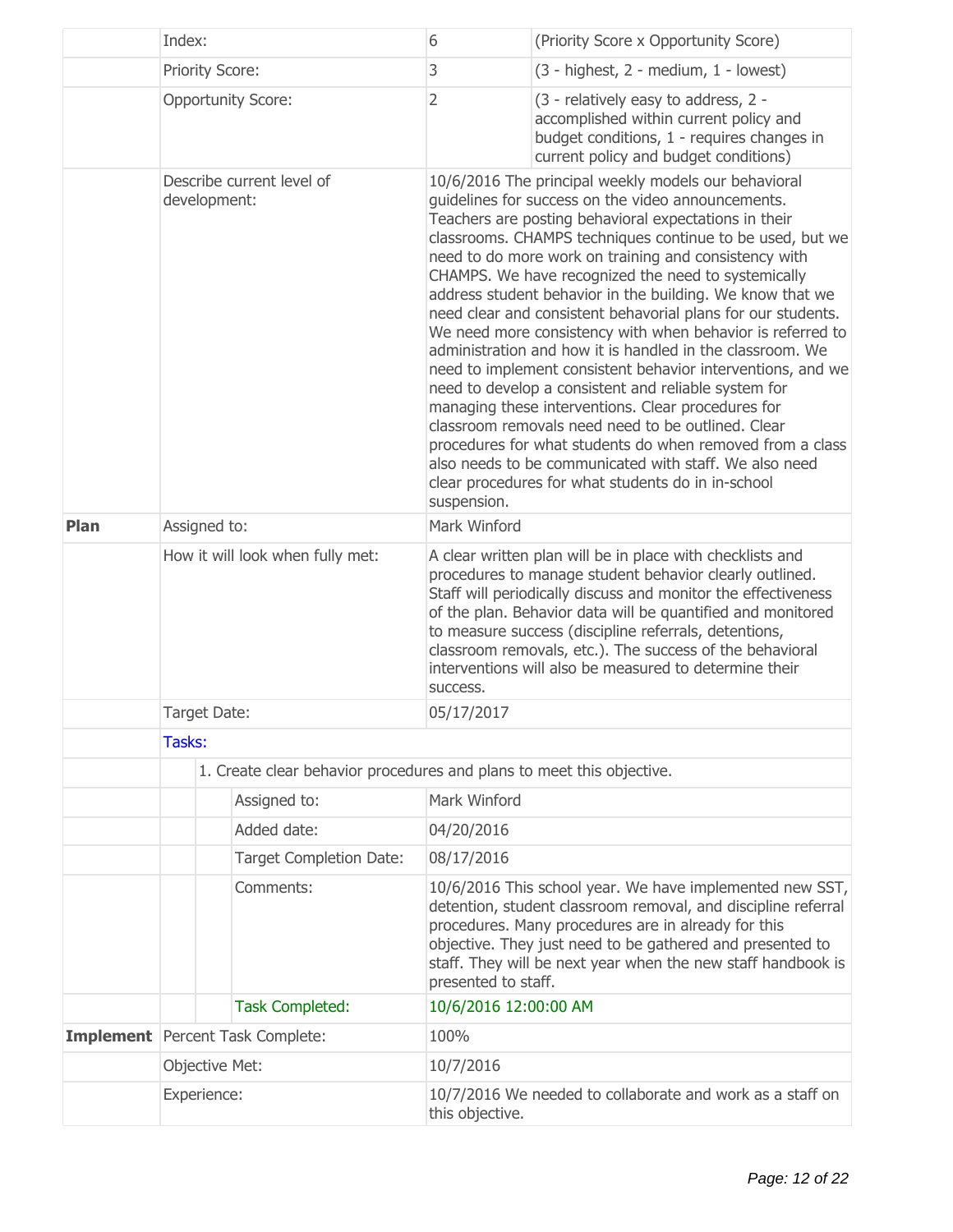| Sustain:  | 10/7/2016 We need to be consistent with our adopted<br>behavioral procedures, and we need to continue to monitor<br>these procedures.                                                                       |
|-----------|-------------------------------------------------------------------------------------------------------------------------------------------------------------------------------------------------------------|
| Evidence: | 10/7/2016 *new detention forms *PowerPoint outlining new<br>behavioral procedures *discipline plan/policy *positive<br>behavior referrals *behavior aide logs *SST meetings and<br><b>SST</b> documentation |

#### **Indicator 4.04 - School staff consistently implement a school-wide attendance policy.(345)**

| <b>Status</b><br><b>Assess</b> | <b>Full Implementation</b> |                                                                                                                                   |  |  |
|--------------------------------|----------------------------|-----------------------------------------------------------------------------------------------------------------------------------|--|--|
|                                | Rubric Score:              |                                                                                                                                   |  |  |
|                                | Level of Development:      | Initial: Full Implementation 09/28/2013                                                                                           |  |  |
|                                | Evidence:                  | We currently follow the district's attendance policy. We also<br>call all parents who have students that are unexcused<br>absent. |  |  |
|                                | Added date:                |                                                                                                                                   |  |  |

# **Indicator 4.05 - School staff provide extended learning opportunities, and students in need of additional support regularly participate.(346)(KEY,SWP)**

| <b>Status</b><br><b>Assess</b> | <b>Full Implementation</b> |                                                                                                                                                                                                                                                                                                                                              |
|--------------------------------|----------------------------|----------------------------------------------------------------------------------------------------------------------------------------------------------------------------------------------------------------------------------------------------------------------------------------------------------------------------------------------|
|                                | <b>Rubric Score:</b>       | 3                                                                                                                                                                                                                                                                                                                                            |
|                                | Level of Development:      | Initial: Full Implementation 10/07/2016                                                                                                                                                                                                                                                                                                      |
|                                | Evidence:                  | 10/6/16<br>Our 21st Century ASP program identifies students in need of<br>extended school day services. We provide academic support<br>and enrichment for these students. We take attendance in<br>ASP and ASP monitors student success. Teachers and<br>parents are also surveyed at the end of the year regarding<br>the programs success. |
|                                | Added date:                |                                                                                                                                                                                                                                                                                                                                              |

#### **Indicator 4.06 - School and classroom environments reflect respect for all students and cultures, and they reflect an understanding of the cultural values of the students and community.(347)(KEY,SWP)**

| Tasks completed: 0 of 1 (0%)<br><b>Status</b> |                                           |                                                                                                                                |                                                                                                                                                                       |  |
|-----------------------------------------------|-------------------------------------------|--------------------------------------------------------------------------------------------------------------------------------|-----------------------------------------------------------------------------------------------------------------------------------------------------------------------|--|
|                                               | Rubric Score:                             | 2                                                                                                                              |                                                                                                                                                                       |  |
| <b>Assess</b>                                 | Level of Development:                     | Initial: Limited Development 10/07/2016                                                                                        |                                                                                                                                                                       |  |
|                                               | Index:                                    | 4                                                                                                                              | (Priority Score x Opportunity Score)                                                                                                                                  |  |
|                                               | <b>Priority Score:</b>                    | 2                                                                                                                              | $(3 - highest, 2 - medium, 1 - lowest)$                                                                                                                               |  |
|                                               | <b>Opportunity Score:</b>                 | 2                                                                                                                              | (3 - relatively easy to address, 2 -<br>accomplished within current policy and<br>budget conditions, 1 - requires changes in<br>current policy and budget conditions) |  |
|                                               | Describe current level of<br>development: | 10/6/16 We need some direct, intentional training on our<br>cultural awareness and the learning styles of diverse<br>students. |                                                                                                                                                                       |  |
| Plan                                          | Assigned to:                              | Mark Winford                                                                                                                   |                                                                                                                                                                       |  |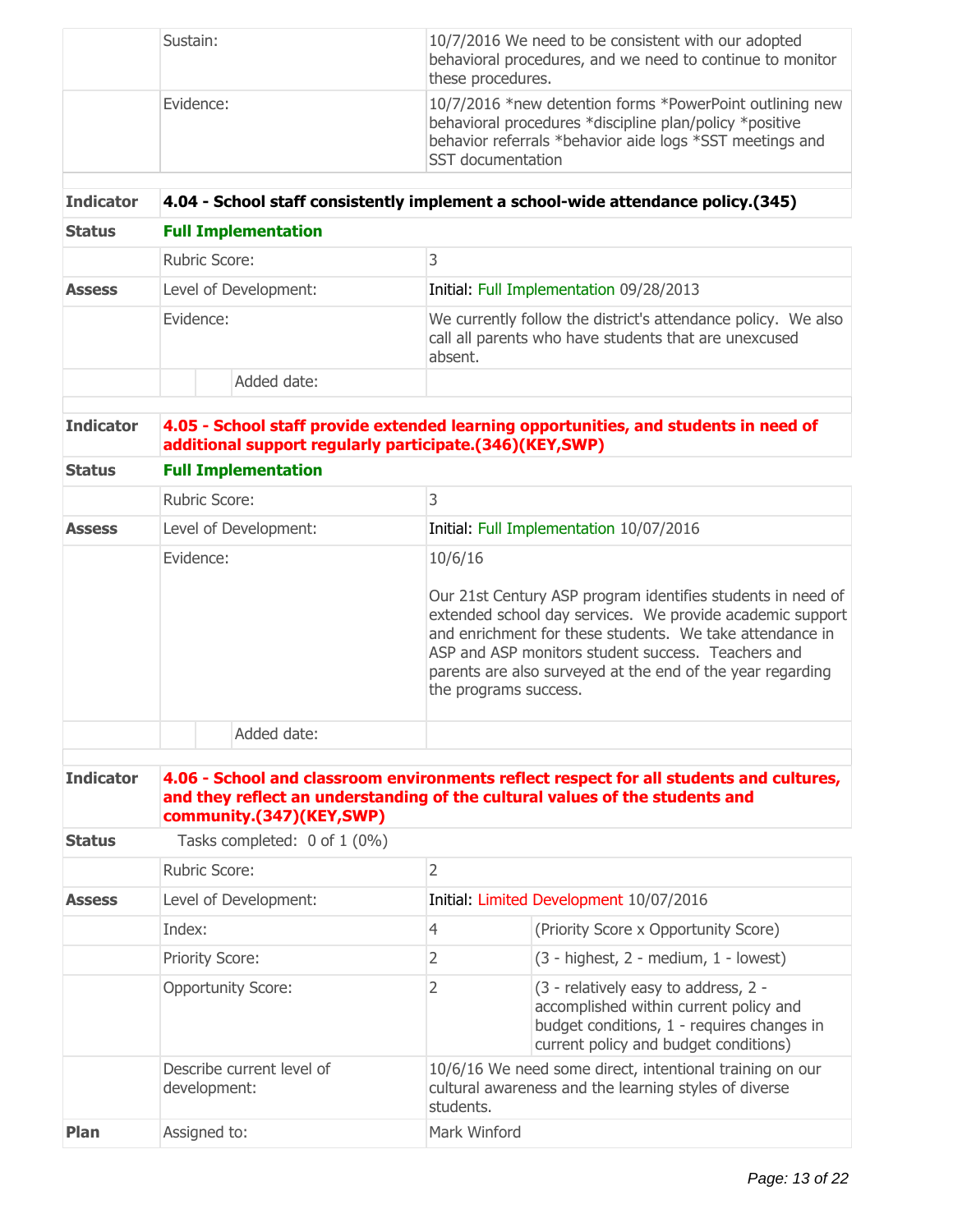|                                   | How it will look when fully met:                                                                                                                                                                                                                                                                                                                                                                                                                                          |                        | Teachers will have a repertoire of culturally responsive<br>teaching strategies. Teachers will understand the learning<br>needs and traditions of the diverse cultures in their<br>classrooms. |                |                                                                                                                                                                       |  |
|-----------------------------------|---------------------------------------------------------------------------------------------------------------------------------------------------------------------------------------------------------------------------------------------------------------------------------------------------------------------------------------------------------------------------------------------------------------------------------------------------------------------------|------------------------|------------------------------------------------------------------------------------------------------------------------------------------------------------------------------------------------|----------------|-----------------------------------------------------------------------------------------------------------------------------------------------------------------------|--|
|                                   |                                                                                                                                                                                                                                                                                                                                                                                                                                                                           | Target Date:           |                                                                                                                                                                                                | 05/18/2018     |                                                                                                                                                                       |  |
|                                   | Tasks:                                                                                                                                                                                                                                                                                                                                                                                                                                                                    |                        |                                                                                                                                                                                                |                |                                                                                                                                                                       |  |
|                                   |                                                                                                                                                                                                                                                                                                                                                                                                                                                                           |                        | strategic plan to address culturally response teaching.                                                                                                                                        |                | 1. Discuss, explore, and receiving training on culturally response teaching. Create a clear                                                                           |  |
|                                   |                                                                                                                                                                                                                                                                                                                                                                                                                                                                           |                        | Assigned to:                                                                                                                                                                                   | Mark Winford   |                                                                                                                                                                       |  |
|                                   |                                                                                                                                                                                                                                                                                                                                                                                                                                                                           |                        | Added date:                                                                                                                                                                                    | 10/07/2016     |                                                                                                                                                                       |  |
|                                   |                                                                                                                                                                                                                                                                                                                                                                                                                                                                           |                        | <b>Target Completion Date:</b>                                                                                                                                                                 | 05/18/2018     |                                                                                                                                                                       |  |
|                                   |                                                                                                                                                                                                                                                                                                                                                                                                                                                                           |                        | Comments:                                                                                                                                                                                      |                |                                                                                                                                                                       |  |
|                                   |                                                                                                                                                                                                                                                                                                                                                                                                                                                                           |                        | Implement   Percent Task Complete:                                                                                                                                                             | $0\%$          |                                                                                                                                                                       |  |
| <b>Indicator</b><br><b>Status</b> | 4.07 - School staff communicate effectively with parents about learning expectations,<br>student progress, and reinforcing learning at home; staff implement effective<br>strategies to increase parent engagement.(348)(KEY,SWP)<br><b>Objective Met</b> 10/7/2016                                                                                                                                                                                                       |                        |                                                                                                                                                                                                |                |                                                                                                                                                                       |  |
|                                   |                                                                                                                                                                                                                                                                                                                                                                                                                                                                           | Rubric Score:          |                                                                                                                                                                                                | $\overline{2}$ |                                                                                                                                                                       |  |
| <b>Assess</b>                     |                                                                                                                                                                                                                                                                                                                                                                                                                                                                           |                        | Level of Development:                                                                                                                                                                          |                | Initial: Limited Development 10/29/2014                                                                                                                               |  |
|                                   |                                                                                                                                                                                                                                                                                                                                                                                                                                                                           |                        |                                                                                                                                                                                                |                | <b>Objective Met - 10/07/2016</b>                                                                                                                                     |  |
|                                   | Index:                                                                                                                                                                                                                                                                                                                                                                                                                                                                    |                        |                                                                                                                                                                                                | $\overline{4}$ | (Priority Score x Opportunity Score)                                                                                                                                  |  |
|                                   |                                                                                                                                                                                                                                                                                                                                                                                                                                                                           | <b>Priority Score:</b> |                                                                                                                                                                                                | $\overline{2}$ | $(3 - highest, 2 - medium, 1 - lowest)$                                                                                                                               |  |
|                                   |                                                                                                                                                                                                                                                                                                                                                                                                                                                                           |                        | <b>Opportunity Score:</b>                                                                                                                                                                      | $\overline{2}$ | (3 - relatively easy to address, 2 -<br>accomplished within current policy and<br>budget conditions, 1 - requires changes in<br>current policy and budget conditions) |  |
|                                   | Describe current level of<br>that we need to work on. A full assessment of teacher and<br>development:<br>parent education needs to be completed, and we need to<br>discuss as a building ways to improve in this area. We also<br>need to develop a comprehensive plan for teacher and<br>parent communication.                                                                                                                                                          |                        | The Parent Opinion Poll identified communication as an area                                                                                                                                    |                |                                                                                                                                                                       |  |
| Plan                              |                                                                                                                                                                                                                                                                                                                                                                                                                                                                           | Assigned to:           |                                                                                                                                                                                                | Mark Winford   |                                                                                                                                                                       |  |
|                                   | How it will look when fully met:                                                                                                                                                                                                                                                                                                                                                                                                                                          |                        | When this objective is complete, we will have a clear family<br>involvement and engagement plan. We are currently<br>addressing this with our Title I work.                                    |                |                                                                                                                                                                       |  |
|                                   |                                                                                                                                                                                                                                                                                                                                                                                                                                                                           | Target Date:           |                                                                                                                                                                                                | 09/01/2016     |                                                                                                                                                                       |  |
|                                   | Tasks:                                                                                                                                                                                                                                                                                                                                                                                                                                                                    |                        |                                                                                                                                                                                                |                |                                                                                                                                                                       |  |
|                                   | 1. We are currently addressing this objective through required Title I family involvement. Title<br>I is allowing us to really grow in this area. We have already received over two hundred<br>surveys asking parents how they would like more info and help at our Title I parent nights.<br>Based on these surveys, we will be having a family math night and a family science night.<br>Science night will have an emphasis on prepping students for the science fair. |                        |                                                                                                                                                                                                |                |                                                                                                                                                                       |  |
|                                   |                                                                                                                                                                                                                                                                                                                                                                                                                                                                           |                        | Assigned to:                                                                                                                                                                                   | Mark Winford   |                                                                                                                                                                       |  |
|                                   |                                                                                                                                                                                                                                                                                                                                                                                                                                                                           |                        | Added date:                                                                                                                                                                                    | 10/01/2015     |                                                                                                                                                                       |  |
|                                   |                                                                                                                                                                                                                                                                                                                                                                                                                                                                           |                        | <b>Target Completion Date:</b>                                                                                                                                                                 | 06/01/2016     |                                                                                                                                                                       |  |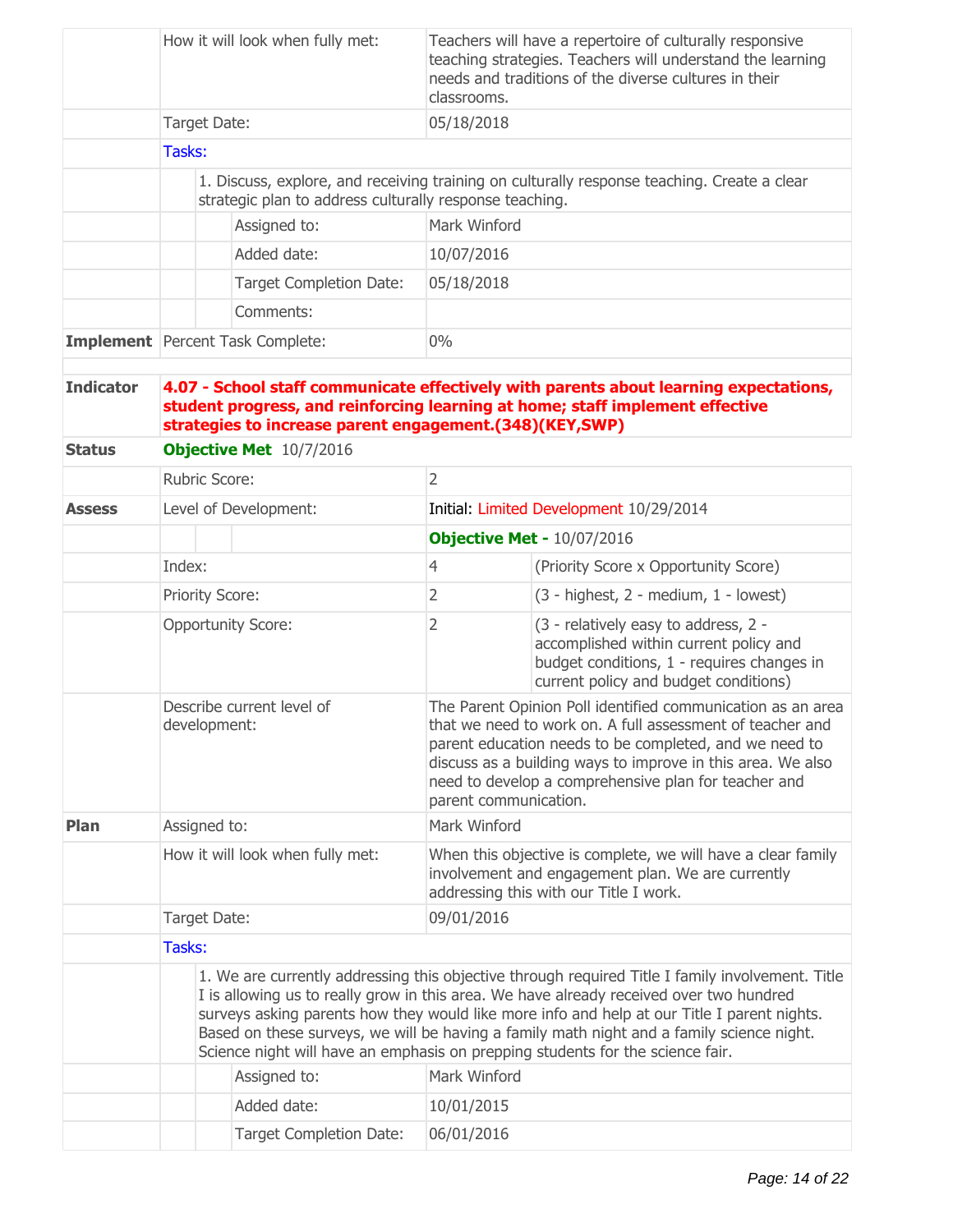|                | Comments:                               | We have increased out parent engagement and involvement<br>through out Title I Family Engagement Plan and family<br>nights.                                          |
|----------------|-----------------------------------------|----------------------------------------------------------------------------------------------------------------------------------------------------------------------|
|                | <b>Task Completed:</b>                  | 10/6/2016 12:00:00 AM                                                                                                                                                |
|                | <b>Implement</b> Percent Task Complete: | 100%                                                                                                                                                                 |
| Objective Met: |                                         | 10/7/2016                                                                                                                                                            |
| Experience:    |                                         | 10/7/2016 Out Title I compliance was critical in meeting this<br>goal. The requirements for parent input and family nights<br>were instrumental in our success here. |
| Sustain:       |                                         | 10/7/2016 We need to continue our Title I compliance in this<br>area.                                                                                                |
| Evidence:      |                                         | 10/7/2016 Title I family night attendance. Title I parent<br>surveys.                                                                                                |
|                |                                         |                                                                                                                                                                      |

**Indicator 4.08 - School priorities, goals, plans, and events are collaboratively developed by school staff members, parents, students, and community members, and these plans are communicated to all stakeholders by school staff.(349)(KEY,SWP)**

| status        | <b>FUIL IMPRIMENTATION</b> |                                                                                                                                                                                                                                                                                                                                         |  |
|---------------|----------------------------|-----------------------------------------------------------------------------------------------------------------------------------------------------------------------------------------------------------------------------------------------------------------------------------------------------------------------------------------|--|
|               | <b>Rubric Score:</b>       | 3                                                                                                                                                                                                                                                                                                                                       |  |
| <b>Assess</b> | Level of Development:      | Initial: Full Implementation 10/07/2016                                                                                                                                                                                                                                                                                                 |  |
|               | Evidence:                  | Parent surveys and input for Title I events are being used to<br>guide parent involvement at NPE. We have also renewed<br>our business partners in our community. Staff and students<br>also have input regarding school priorities, goals, plans, and<br>events. Communication occurs through the districts public<br>relations tools. |  |
|               | Added date:                |                                                                                                                                                                                                                                                                                                                                         |  |

**Indicator 4.09 - The school keeps physical facilities safe and orderly.(665)**

| <b>Status</b> | <b>Full Implementation</b> |                                                                                                                |  |
|---------------|----------------------------|----------------------------------------------------------------------------------------------------------------|--|
|               | <b>Rubric Score:</b>       |                                                                                                                |  |
| <b>Assess</b> | Level of Development:      | Initial: Full Implementation 09/28/2013                                                                        |  |
|               | Evidence:                  | Facilities, maintenance, and custodial staff are constantly<br>ensuring that our building is safe and orderly. |  |
|               | Added date:                |                                                                                                                |  |

#### **Professional Development**

**Status Full Implementation**

**Domain 5.0- There is evidence that professional development is based on data and reflects the needs of students, schools, and the district.**

| <b>Indicator</b> | 5.03 - School staff embed professional development into daily routines and practices.<br>$(353)$ (KEY,SWP)<br><b>Full Implementation</b> |                                         |  |
|------------------|------------------------------------------------------------------------------------------------------------------------------------------|-----------------------------------------|--|
| <b>Status</b>    |                                                                                                                                          |                                         |  |
|                  | Rubric Score:                                                                                                                            |                                         |  |
| <b>Assess</b>    | Level of Development:                                                                                                                    | Initial: Full Implementation 10/07/2016 |  |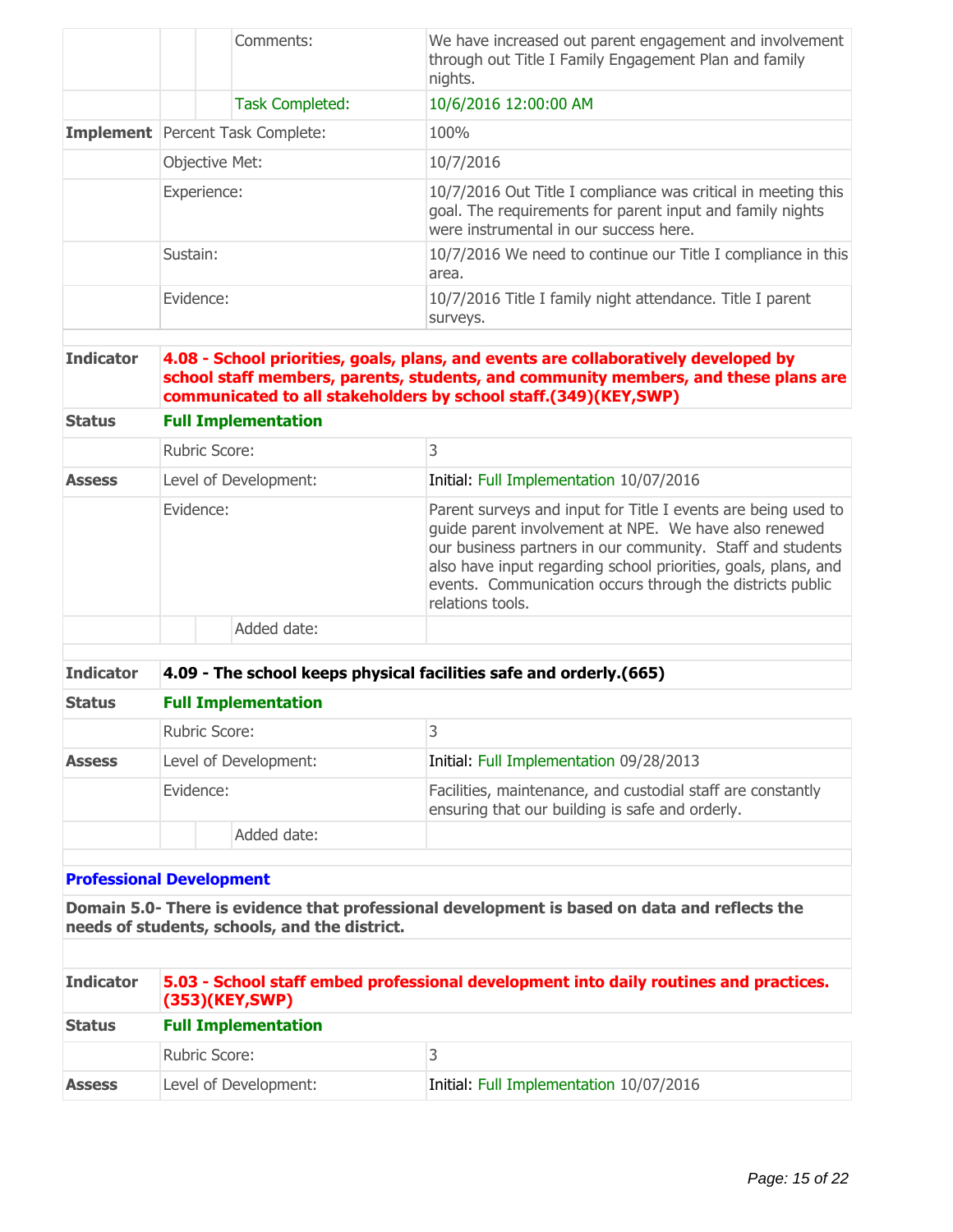|                   | Evidence:            |                            | Out Title I Literacy Coach and our two Title I AIA's continue<br>to work with teachers to implement MTSS plans and<br>strategies; MTSS is one of the district's primary elementary<br>initiatives this school year; Federal Programs also works with<br>Title I school on imbedded PD. Our Lit Coach and AIA's are<br>instrumental in making sure that our PD is embedded in the<br>daily routines of teachers. We are also working on<br>implementing the Tough Kids program with our Lit Coach,<br>Counselor, and Behavior Aide. |
|-------------------|----------------------|----------------------------|------------------------------------------------------------------------------------------------------------------------------------------------------------------------------------------------------------------------------------------------------------------------------------------------------------------------------------------------------------------------------------------------------------------------------------------------------------------------------------------------------------------------------------|
|                   |                      | Added date:                |                                                                                                                                                                                                                                                                                                                                                                                                                                                                                                                                    |
| <b>Indicator</b>  |                      |                            | 5.04 - Instructional leader(s) coordinate mentoring to support all new teachers in the<br>development of instructional and classroom management skills.(355)                                                                                                                                                                                                                                                                                                                                                                       |
| <b>Status</b>     |                      | <b>Full Implementation</b> |                                                                                                                                                                                                                                                                                                                                                                                                                                                                                                                                    |
|                   | <b>Rubric Score:</b> |                            | 3                                                                                                                                                                                                                                                                                                                                                                                                                                                                                                                                  |
| <b>Assess</b>     |                      | Level of Development:      | Initial: Full Implementation 09/28/2013                                                                                                                                                                                                                                                                                                                                                                                                                                                                                            |
|                   | Evidence:            |                            | We have a state-wide mentoring program that new teachers<br>can access. Informally, we have a staff that is also very<br>proactive in mentoring new teachers.                                                                                                                                                                                                                                                                                                                                                                      |
|                   |                      | Added date:                |                                                                                                                                                                                                                                                                                                                                                                                                                                                                                                                                    |
| <b>Indicator</b>  |                      |                            | 5.05 - Sufficient time and resources are allocated to support professional development<br>outlined in the school improvement plan.(356)                                                                                                                                                                                                                                                                                                                                                                                            |
| <b>Status</b>     |                      | <b>Full Implementation</b> |                                                                                                                                                                                                                                                                                                                                                                                                                                                                                                                                    |
|                   | Rubric Score:        |                            | 3                                                                                                                                                                                                                                                                                                                                                                                                                                                                                                                                  |
| <b>Assess</b>     |                      | Level of Development:      | Initial: Full Implementation 09/28/2013                                                                                                                                                                                                                                                                                                                                                                                                                                                                                            |
|                   | Evidence:            |                            | Through our CHAMPS training and our PLC time we are<br>giving sufficient time to address our school improvement<br>plan.                                                                                                                                                                                                                                                                                                                                                                                                           |
|                   |                      | Added date:                |                                                                                                                                                                                                                                                                                                                                                                                                                                                                                                                                    |
|                   |                      |                            |                                                                                                                                                                                                                                                                                                                                                                                                                                                                                                                                    |
| <b>Leadership</b> |                      |                            |                                                                                                                                                                                                                                                                                                                                                                                                                                                                                                                                    |
| achievement.      |                      |                            | Domain 6.0- There is evidence that school administrative leaders focus on improving student                                                                                                                                                                                                                                                                                                                                                                                                                                        |

| <b>Indicator</b> | 6.01 - Instructional leader uses a team approach to facilitate the implementation of a<br>continuous school improvement planning process that includes assessing, planning and<br>monitoring.(357)<br><b>Objective Met</b> 10/29/201410/7/2016 |   |                                                                                                                                                                       |
|------------------|------------------------------------------------------------------------------------------------------------------------------------------------------------------------------------------------------------------------------------------------|---|-----------------------------------------------------------------------------------------------------------------------------------------------------------------------|
| <b>Status</b>    |                                                                                                                                                                                                                                                |   |                                                                                                                                                                       |
|                  | Rubric Score:                                                                                                                                                                                                                                  | 2 |                                                                                                                                                                       |
| <b>Assess</b>    | Level of Development:                                                                                                                                                                                                                          |   | Initial: Limited Development 09/09/2011                                                                                                                               |
|                  |                                                                                                                                                                                                                                                |   | <b>Objective Met - 10/29/2014 10/07/2016</b>                                                                                                                          |
|                  | Index:                                                                                                                                                                                                                                         | 4 | (Priority Score x Opportunity Score)                                                                                                                                  |
|                  | <b>Priority Score:</b>                                                                                                                                                                                                                         | 2 | $(3 - higher, 2 - medium, 1 - lowest)$                                                                                                                                |
|                  | <b>Opportunity Score:</b>                                                                                                                                                                                                                      | 2 | (3 - relatively easy to address, 2 -<br>accomplished within current policy and<br>budget conditions, 1 - requires changes in<br>current policy and budget conditions) |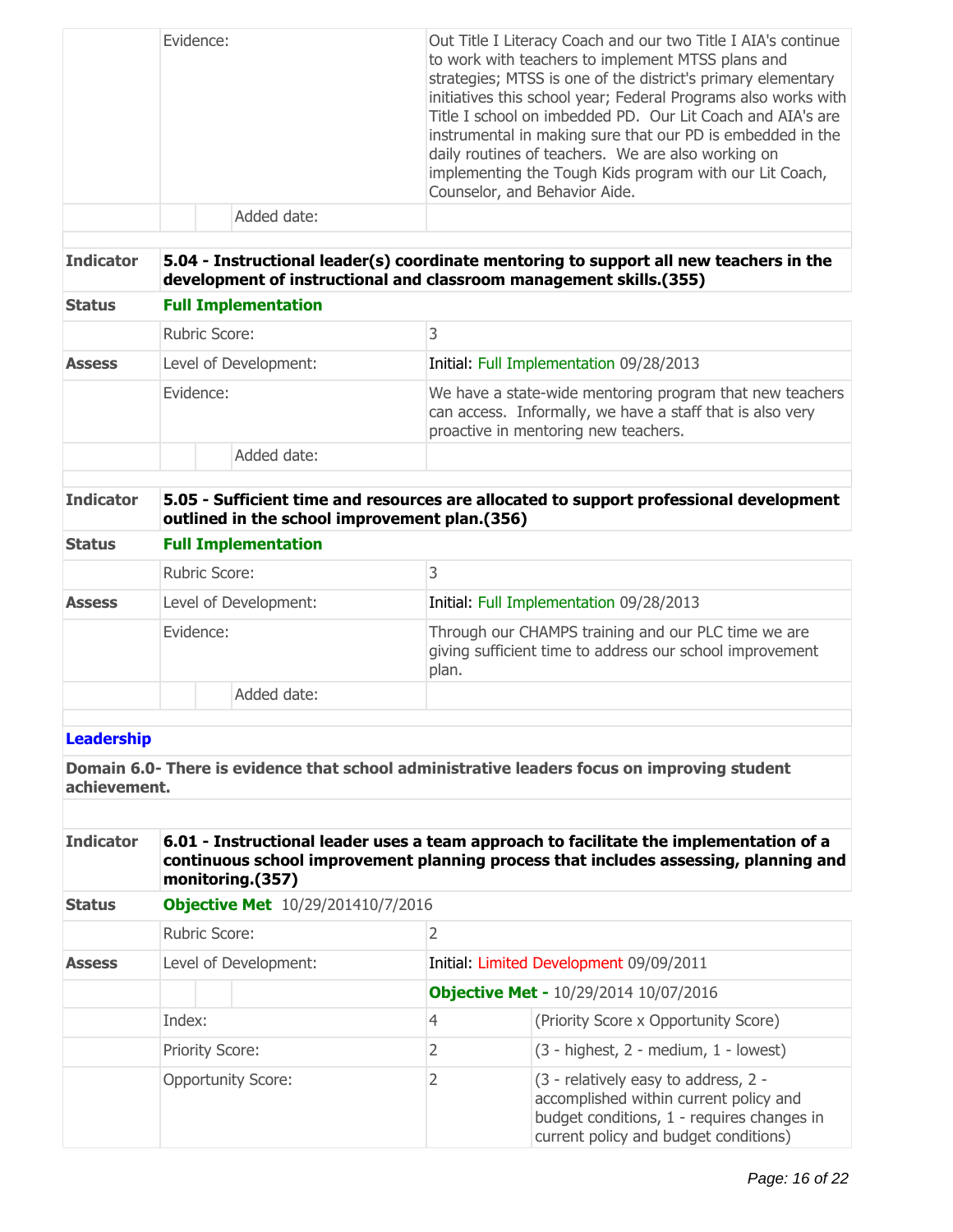|             | Describe current level of<br>development:               |                                                                                             | Staff and district team collaboration is currently in place.<br>Increasing parent and community collaboration will move us<br>forward.                                                                                                                                                                                                                                                                                                                                                                    |  |
|-------------|---------------------------------------------------------|---------------------------------------------------------------------------------------------|-----------------------------------------------------------------------------------------------------------------------------------------------------------------------------------------------------------------------------------------------------------------------------------------------------------------------------------------------------------------------------------------------------------------------------------------------------------------------------------------------------------|--|
| <b>Plan</b> | Assigned to:                                            |                                                                                             | Rebecca Baxter                                                                                                                                                                                                                                                                                                                                                                                                                                                                                            |  |
|             |                                                         | How it will look when fully met:                                                            | Instructional leader encourages 100 percent involvement<br>with PTA by staff members. School representative will attend<br>community functions. Obtain official school partnerships with<br>local businesses.                                                                                                                                                                                                                                                                                             |  |
|             | Target Date:                                            |                                                                                             | 06/01/2012                                                                                                                                                                                                                                                                                                                                                                                                                                                                                                |  |
|             | Tasks:                                                  |                                                                                             |                                                                                                                                                                                                                                                                                                                                                                                                                                                                                                           |  |
|             |                                                         | 1. Obtain calendar of local community events and contact numbers for local business groups. |                                                                                                                                                                                                                                                                                                                                                                                                                                                                                                           |  |
|             |                                                         | Assigned to:                                                                                | Tiana Suddeth                                                                                                                                                                                                                                                                                                                                                                                                                                                                                             |  |
|             |                                                         | Added date:                                                                                 | 10/13/2011                                                                                                                                                                                                                                                                                                                                                                                                                                                                                                |  |
|             |                                                         | <b>Target Completion Date:</b>                                                              | 11/30/2011                                                                                                                                                                                                                                                                                                                                                                                                                                                                                                |  |
|             |                                                         | Comments:                                                                                   | This is an ongoing goal since events change from year to<br>year.                                                                                                                                                                                                                                                                                                                                                                                                                                         |  |
|             |                                                         | <b>Task Completed:</b>                                                                      | 11/30/2011 12:00:00 AM                                                                                                                                                                                                                                                                                                                                                                                                                                                                                    |  |
|             |                                                         |                                                                                             | 2. Set up meetings with business groups and attend community functions.                                                                                                                                                                                                                                                                                                                                                                                                                                   |  |
|             | Assigned to:<br>Added date:                             |                                                                                             | Tiana Suddeth                                                                                                                                                                                                                                                                                                                                                                                                                                                                                             |  |
|             |                                                         |                                                                                             | 10/13/2011                                                                                                                                                                                                                                                                                                                                                                                                                                                                                                |  |
|             |                                                         | <b>Target Completion Date:</b>                                                              | 12/31/2011                                                                                                                                                                                                                                                                                                                                                                                                                                                                                                |  |
|             |                                                         | Comments:                                                                                   | This is also an ongoing goal for the 2012-13 school year.                                                                                                                                                                                                                                                                                                                                                                                                                                                 |  |
|             |                                                         | <b>Task Completed:</b>                                                                      | 5/24/2013 12:00:00 AM                                                                                                                                                                                                                                                                                                                                                                                                                                                                                     |  |
|             | 3. Write up at least one official partnership contract. |                                                                                             |                                                                                                                                                                                                                                                                                                                                                                                                                                                                                                           |  |
|             |                                                         | Assigned to:                                                                                | Tiana Suddeth                                                                                                                                                                                                                                                                                                                                                                                                                                                                                             |  |
|             |                                                         | Added date:                                                                                 | 10/13/2011                                                                                                                                                                                                                                                                                                                                                                                                                                                                                                |  |
|             |                                                         | <b>Target Completion Date:</b>                                                              | 03/30/2012                                                                                                                                                                                                                                                                                                                                                                                                                                                                                                |  |
|             |                                                         | Comments:                                                                                   | We have identified business partners, however we have not<br>written a formal contract. We will continue this goal for the<br>2012-13 school year.                                                                                                                                                                                                                                                                                                                                                        |  |
|             |                                                         | <b>Task Completed:</b>                                                                      | 5/24/2013 12:00:00 AM                                                                                                                                                                                                                                                                                                                                                                                                                                                                                     |  |
|             |                                                         | feedback will also be solicited.                                                            | 4. We will create a building community involvement plan and communication plan to address<br>this objective. This process will be worked out with the staff and the PTA. Wider community                                                                                                                                                                                                                                                                                                                  |  |
|             |                                                         | Assigned to:                                                                                | Rebecca Baxter                                                                                                                                                                                                                                                                                                                                                                                                                                                                                            |  |
|             |                                                         | Added date:                                                                                 | 10/30/2013                                                                                                                                                                                                                                                                                                                                                                                                                                                                                                |  |
|             |                                                         | <b>Target Completion Date:</b>                                                              | 05/31/2014                                                                                                                                                                                                                                                                                                                                                                                                                                                                                                |  |
|             |                                                         | Comments:                                                                                   | We have a system in place where Parent Opinion Poll survey<br>results are communicated to the PTA. Strong efforts are also<br>made to encourage parents to complete the Parent Opinion<br>Poll Survey via ConnectEd e-mails. NPE actually had the<br>second highest number of responses from parents on the<br>opinion poll in the district. We feel that our current<br>community involvement is very strong. We have great turn<br>out at school events, and have parent volunteers in the<br>building. |  |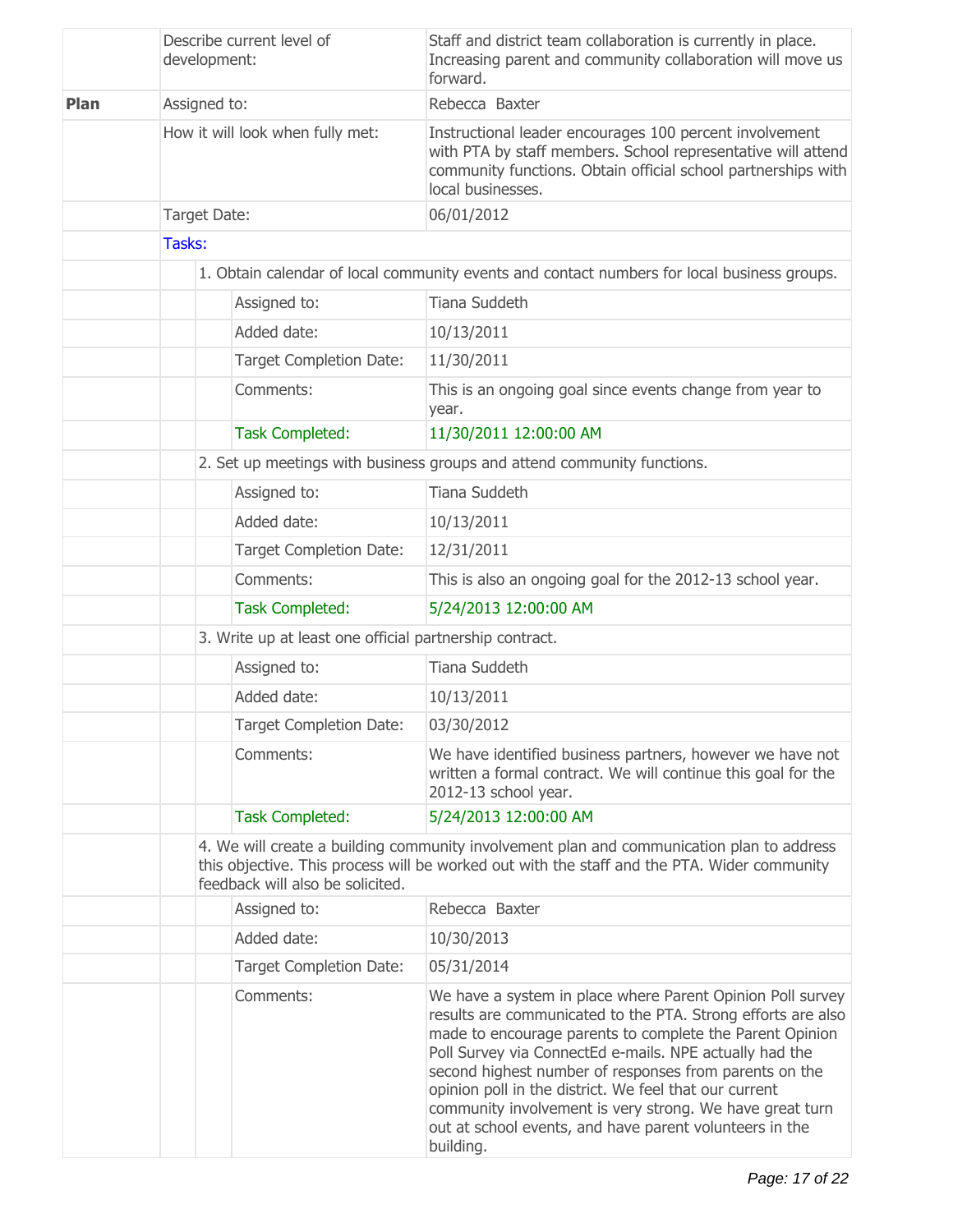|                  | <b>Task Completed:</b>                                   | 10/29/2014 12:00:00 AM                                                                                                                                                                                                                                                                                                                                                                                                                                                   |
|------------------|----------------------------------------------------------|--------------------------------------------------------------------------------------------------------------------------------------------------------------------------------------------------------------------------------------------------------------------------------------------------------------------------------------------------------------------------------------------------------------------------------------------------------------------------|
|                  | Implement   Percent Task Complete:                       | 100%                                                                                                                                                                                                                                                                                                                                                                                                                                                                     |
|                  | Objective Met:                                           | 10/29/2014 10/7/2016                                                                                                                                                                                                                                                                                                                                                                                                                                                     |
|                  | Experience:                                              | 10/29/2014 This objective was one that the team inherited<br>from the prior STEPP team, and we struggled initially to<br>continue the threat, especially regarding what the prior<br>STEPP team wanted in terms of evidence.                                                                                                                                                                                                                                             |
|                  | Sustain:                                                 | 10/29/2014 We need to continue working with the Parent<br>Opinion Poll survey. We need to keep reaching out to the<br>community and the PTA.                                                                                                                                                                                                                                                                                                                             |
|                  | Evidence:                                                | 10/6/16 Staff meeting agendas, leadership meeting minutes,<br>and PLC artifacts show us working collectively to collaborate<br>on district and building initiatives. Our school mission and<br>vision is posted and clearly communicated to our community.<br>10/29/2014 Our ConnectEd contact can be tracked, and it is<br>very strong. Our Parent Opinion Poll responses can be<br>quantitatively tracked too, and, as mentioned previously,<br>they were very strong. |
| <b>Indicator</b> | various student assessments to improve instruction.(359) | 6.02 - Instructional leader(s) regularly assist teachers in understanding the data from                                                                                                                                                                                                                                                                                                                                                                                  |
| <b>Status</b>    | <b>Full Implementation</b>                               |                                                                                                                                                                                                                                                                                                                                                                                                                                                                          |
|                  | Rubric Score:                                            | 3                                                                                                                                                                                                                                                                                                                                                                                                                                                                        |
| <b>Assess</b>    | Level of Development:                                    | Initial: Full Implementation 09/28/2013                                                                                                                                                                                                                                                                                                                                                                                                                                  |
|                  | Evidence:                                                | 10/6/16                                                                                                                                                                                                                                                                                                                                                                                                                                                                  |
|                  |                                                          | We continue to use the sources below, and we have added<br>MAP data this school year.                                                                                                                                                                                                                                                                                                                                                                                    |
|                  |                                                          | SBA, RTI, and common assessment data are continually<br>being communicated to staff.                                                                                                                                                                                                                                                                                                                                                                                     |
|                  |                                                          | Past SBA performance and present student levels of<br>performance are communicated to teachers in staff meetings<br>and given to teachers individually.                                                                                                                                                                                                                                                                                                                  |
|                  |                                                          | RTI data is presented to teachers after universal screening.<br>The administrator also meets weekly with RTI staff to<br>monitor and assess building progress with RTI interventions.<br>In addition, student movement between tiers is also<br>monitored.                                                                                                                                                                                                               |
|                  |                                                          | Teachers are trained on how to create common assessments<br>that provide reliable data, and they are trained in how to<br>interpret the data of common assessments.                                                                                                                                                                                                                                                                                                      |
|                  |                                                          | The instructional leader facilitates all of the above.                                                                                                                                                                                                                                                                                                                                                                                                                   |
|                  | Added date:                                              |                                                                                                                                                                                                                                                                                                                                                                                                                                                                          |
|                  |                                                          |                                                                                                                                                                                                                                                                                                                                                                                                                                                                          |
| <b>Indicator</b> |                                                          | 6.04 - Instructional leader(s) ensure that teachers have access to and are                                                                                                                                                                                                                                                                                                                                                                                               |

**implementing Alaska Content Standards.(362)**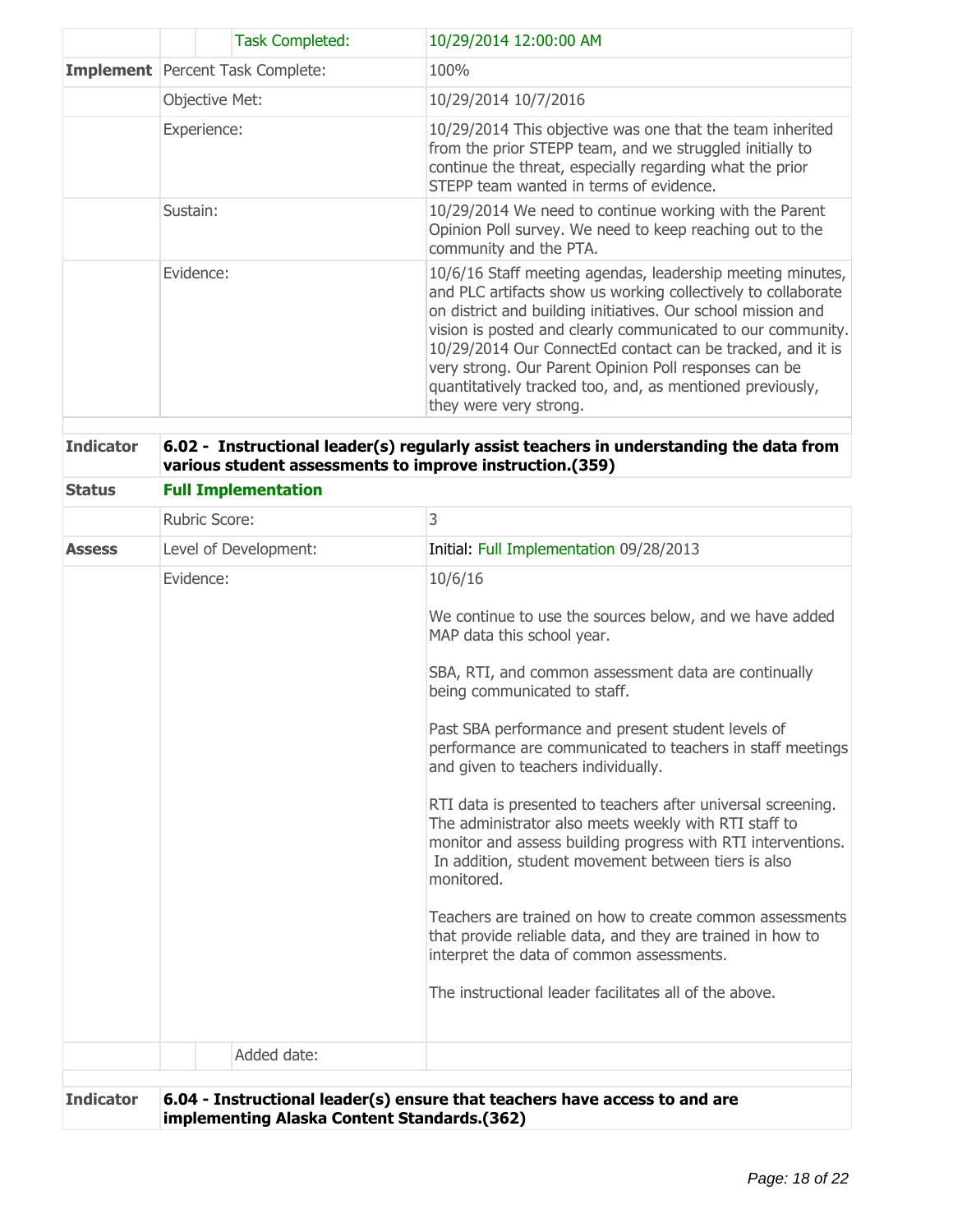| <b>Status</b> | <b>Full Implementation</b> |                                                                                                                                                                                                                                                                                                                                                                                                                             |
|---------------|----------------------------|-----------------------------------------------------------------------------------------------------------------------------------------------------------------------------------------------------------------------------------------------------------------------------------------------------------------------------------------------------------------------------------------------------------------------------|
|               | <b>Rubric Score:</b>       | 3                                                                                                                                                                                                                                                                                                                                                                                                                           |
| <b>Assess</b> | Level of Development:      | Initial: Full Implementation 09/28/2013                                                                                                                                                                                                                                                                                                                                                                                     |
|               | Evidence:                  | Teachers have been given hard-copy and electronic copies of<br>the AK State Standards.<br>All of our PLC work this school year revolves around<br>selecting Power Standards from the AK State Standards,<br>aligning them vertically, unwrapping them to create targets,<br>creating common assessments from them, and then<br>analyzing the results of the common assessments to improve<br>teaching and student learning. |
|               | Added date:                |                                                                                                                                                                                                                                                                                                                                                                                                                             |

# **Indicator 6.05 - Instructional leader(s) conduct formal and informal observations and provide timely feedback to staff members about their instructional practices.(363)**

| <b>Status</b> | <b>Full Implementation</b> |                                                                                                                                                                                                                                                                                                                                                                                                                                                                |
|---------------|----------------------------|----------------------------------------------------------------------------------------------------------------------------------------------------------------------------------------------------------------------------------------------------------------------------------------------------------------------------------------------------------------------------------------------------------------------------------------------------------------|
|               | Rubric Score:              | 3                                                                                                                                                                                                                                                                                                                                                                                                                                                              |
| <b>Assess</b> | Level of Development:      | Initial: Full Implementation 09/09/2011                                                                                                                                                                                                                                                                                                                                                                                                                        |
|               | Evidence:                  | 10/6/16<br>The district's Danielson Framework initiative and new<br>Evaluation Handbook continues to address with objective, as<br>does district policy and state statute.<br>Leader performs consistent informal and formal observations<br>and is available throughout the building providing support to<br>staff. Involved in all activities within the school, including but<br>not exclusive to recess, afterschool program, behavioral and<br>academics. |
|               | Added date:                |                                                                                                                                                                                                                                                                                                                                                                                                                                                                |

## **Indicator 6.06 - Instructional leader(s) consistently build productive, respectful relationships with parents and community members regarding school programs and school improvement efforts.(364)**

#### **Status Full Implementation**

| <b>Status</b>    |           | <b>Full Implementation</b> |                                                                                                                                                                  |
|------------------|-----------|----------------------------|------------------------------------------------------------------------------------------------------------------------------------------------------------------|
| <b>Indicator</b> |           |                            | 6.08 - Instructional leader regularly analyzes assessment and other data, and uses the<br>results in planning for the improved achievement of all students.(358) |
|                  |           | Added date:                |                                                                                                                                                                  |
|                  |           |                            | The instructional leader works through the PTA and media to<br>development an open and transparent relationship with PTA<br>regarding school improvement.        |
|                  | Evidence: |                            | 10/6/16<br>Our Title I Family Engagement Plan and the district's Family<br>Engagement committee continue to address this objective.                              |
| <b>Assess</b>    |           | Level of Development:      | Initial: Full Implementation 09/28/2013                                                                                                                          |
|                  |           | Rubric Score:              | 3                                                                                                                                                                |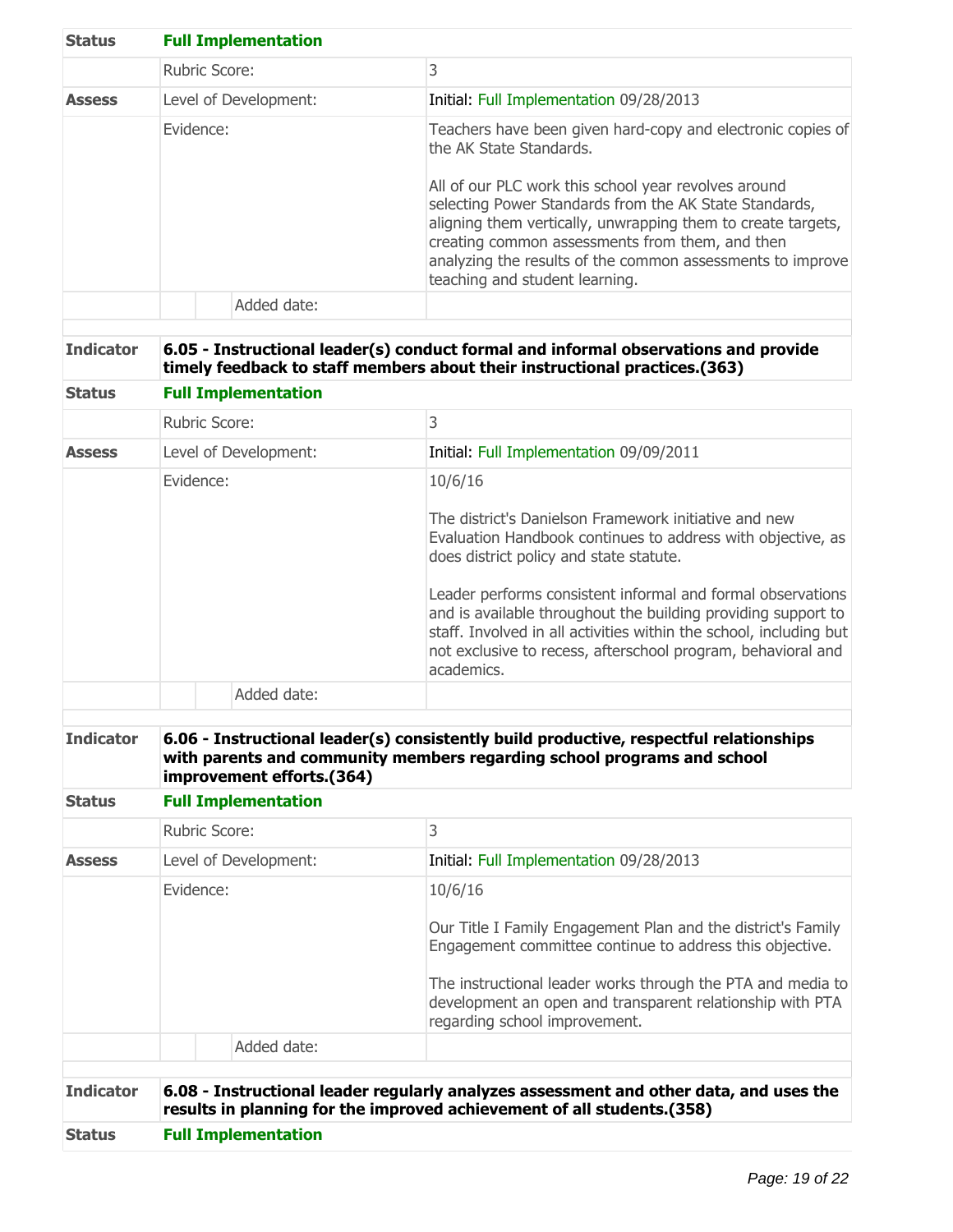|                       | Rubric Score:                       | 3                                                                                                                                                                                                                                                                                                                                                   |
|-----------------------|-------------------------------------|-----------------------------------------------------------------------------------------------------------------------------------------------------------------------------------------------------------------------------------------------------------------------------------------------------------------------------------------------------|
| <b>Assess</b>         | Level of Development:               | Initial: Full Implementation 09/28/2013                                                                                                                                                                                                                                                                                                             |
|                       | Evidence:                           | We continue to use data to drive instruction. The resources<br>below are used, and we have added MAP data this school<br>year. The Title I Literacy Coach continues to work with the<br>building principal to implement data-driven instruction.<br>RTI, SBA, and common assessment data are continually<br>being used to guide school improvement. |
|                       | Added date:                         |                                                                                                                                                                                                                                                                                                                                                     |
|                       |                                     |                                                                                                                                                                                                                                                                                                                                                     |
| <b>Title Programs</b> |                                     |                                                                                                                                                                                                                                                                                                                                                     |
|                       | <b>Parent Involvement (Title I)</b> |                                                                                                                                                                                                                                                                                                                                                     |

# **Indicator 8.01 - Alaska STEPP school improvement team includes varied stakeholder representation.(2114)(PIP)**

| <b>Status</b><br><b>Assess</b> | <b>Full Implementation</b> |                                                                                                                                     |  |
|--------------------------------|----------------------------|-------------------------------------------------------------------------------------------------------------------------------------|--|
|                                | <b>Rubric Score:</b>       |                                                                                                                                     |  |
|                                | Level of Development:      | Initial: Full Implementation 09/28/2013                                                                                             |  |
|                                | Evidence:                  | We have a cross section of staff members on the STEPP<br>team. Parents and the community are also involved in the<br>STEPP process. |  |
|                                | Added date:                |                                                                                                                                     |  |
|                                |                            |                                                                                                                                     |  |

#### **Indicator 8.02 - There is a process for communicating with ALL members of the school and community who were not a part of the schoolwide planning team about the planning process, data collection, plan development, and plan approval.(2115)(PIP)**

# **Status Full Implementation**

|               | Rubric Score:         |                                                                                                                          |
|---------------|-----------------------|--------------------------------------------------------------------------------------------------------------------------|
| <b>Assess</b> | Level of Development: | Initial: Full Implementation 09/28/2013                                                                                  |
|               | Evidence:             | The STEPP plan is communicated to all staff not involved on<br>the STEPP team. It is also communicated to the community. |
|               | Added date:           |                                                                                                                          |

# **Indicator 8.03 - Parents are notified of the schoolwide planning process and how they could be involved in the plan's development, implementation and evaluation.(2116)(PIP) Status Full Implementation**

|                  | Rubric Score:                                                                       |             |                                                                                               |
|------------------|-------------------------------------------------------------------------------------|-------------|-----------------------------------------------------------------------------------------------|
| <b>Assess</b>    | Level of Development:                                                               |             | Initial: Full Implementation 09/28/2013                                                       |
|                  | Evidence:                                                                           |             | Through school media and the PTA involvement in the<br>STEPP plan is communicated to parents. |
|                  |                                                                                     | Added date: |                                                                                               |
|                  |                                                                                     |             |                                                                                               |
| <b>Indicator</b> | 8.08 - The school's Parent Involvement Policy engages parents in various aspects of |             |                                                                                               |

| THAICACOL     | o.vo - The School S Parent Involvement Policy engages parents in various aspects of<br>school activities and governance.(2121)(PIP)<br><b>Full Implementation</b> |  |  |
|---------------|-------------------------------------------------------------------------------------------------------------------------------------------------------------------|--|--|
| <b>Status</b> |                                                                                                                                                                   |  |  |
|               | Rubric Score:                                                                                                                                                     |  |  |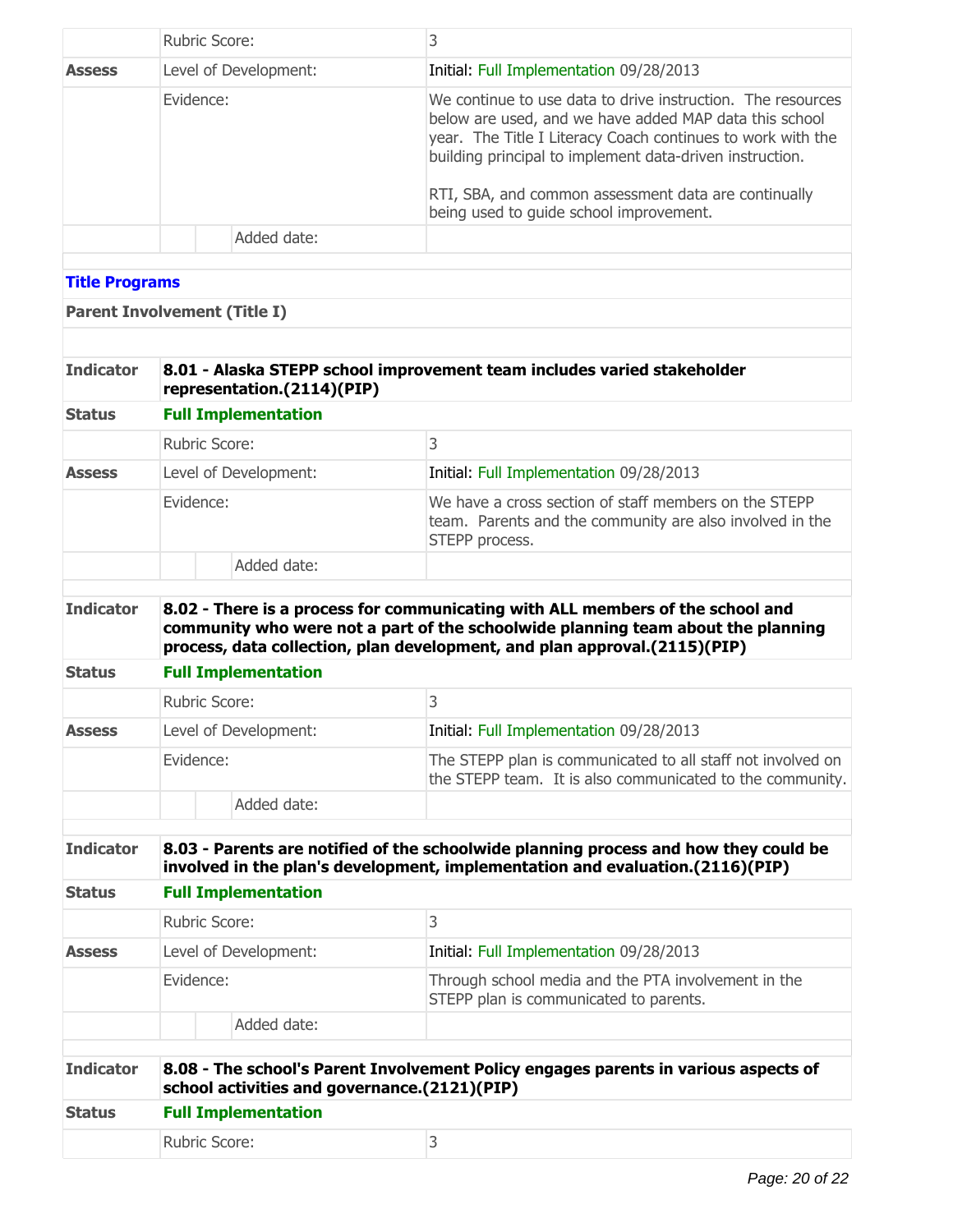| <b>Assess</b>         | Level of Development:                                                                                                                                                                                               |                                                                                         | Initial: Full Implementation 09/28/2013                                                                                                                                                                                                                           |
|-----------------------|---------------------------------------------------------------------------------------------------------------------------------------------------------------------------------------------------------------------|-----------------------------------------------------------------------------------------|-------------------------------------------------------------------------------------------------------------------------------------------------------------------------------------------------------------------------------------------------------------------|
|                       | Evidence:                                                                                                                                                                                                           |                                                                                         | Our parents are involved in all aspects of the school's<br>activities and governance.                                                                                                                                                                             |
|                       |                                                                                                                                                                                                                     | Added date:                                                                             |                                                                                                                                                                                                                                                                   |
| <b>Indicator</b>      |                                                                                                                                                                                                                     |                                                                                         | 8.09 - The school's Parent Involvement Policy describes how parents will receive timely<br>information about the Title I program, how they will be informed of the curriculum,<br>assessments and proficiency levels students are expected to meet.(2122)(PIP)    |
| <b>Status</b>         |                                                                                                                                                                                                                     | <b>Full Implementation</b>                                                              |                                                                                                                                                                                                                                                                   |
|                       | Rubric Score:                                                                                                                                                                                                       |                                                                                         | 3                                                                                                                                                                                                                                                                 |
| <b>Assess</b>         |                                                                                                                                                                                                                     | Level of Development:                                                                   | Initial: Full Implementation 09/28/2013                                                                                                                                                                                                                           |
|                       | Evidence:                                                                                                                                                                                                           |                                                                                         | Not applicable.                                                                                                                                                                                                                                                   |
|                       |                                                                                                                                                                                                                     | Added date:                                                                             |                                                                                                                                                                                                                                                                   |
| <b>Indicator</b>      |                                                                                                                                                                                                                     |                                                                                         | 8.10 - The school's Parent Involvement Policy provides specific training activities and<br>decision-making opportunities for parents for the planning, implementation, and<br>evaluation of the Parent Involvement Policy, compacts, and school plans.(2123)(PIP) |
| <b>Status</b>         |                                                                                                                                                                                                                     | <b>Full Implementation</b>                                                              |                                                                                                                                                                                                                                                                   |
|                       | <b>Rubric Score:</b>                                                                                                                                                                                                |                                                                                         | 3                                                                                                                                                                                                                                                                 |
| <b>Assess</b>         |                                                                                                                                                                                                                     | Level of Development:                                                                   | Initial: Full Implementation 09/28/2013                                                                                                                                                                                                                           |
|                       | Evidence:                                                                                                                                                                                                           |                                                                                         | We have opportunities for parents to be involved with this<br>indicator.                                                                                                                                                                                          |
|                       |                                                                                                                                                                                                                     | Added date:                                                                             |                                                                                                                                                                                                                                                                   |
| <b>Title Programs</b> |                                                                                                                                                                                                                     |                                                                                         |                                                                                                                                                                                                                                                                   |
|                       |                                                                                                                                                                                                                     |                                                                                         | Domain 8.0- The school has a Schoolwide plan in place under Title IA.                                                                                                                                                                                             |
|                       |                                                                                                                                                                                                                     |                                                                                         |                                                                                                                                                                                                                                                                   |
| <b>Indicator</b>      | 8.04 - This school assists preschool children in the transition from early childhood<br>programs, such as Head Start, Even Start or any other preschool program, to local<br>elementary school programs.(2117)(SWP) |                                                                                         |                                                                                                                                                                                                                                                                   |
| <b>Status</b>         |                                                                                                                                                                                                                     | <b>Full Implementation</b>                                                              |                                                                                                                                                                                                                                                                   |
|                       | Rubric Score:                                                                                                                                                                                                       |                                                                                         | 3                                                                                                                                                                                                                                                                 |
| <b>Assess</b>         |                                                                                                                                                                                                                     | Level of Development:                                                                   | Initial: Full Implementation 09/28/2013                                                                                                                                                                                                                           |
|                       | Evidence:                                                                                                                                                                                                           |                                                                                         | 10/6/16                                                                                                                                                                                                                                                           |
|                       |                                                                                                                                                                                                                     |                                                                                         | Our Pre-K program continues to address with indicator.                                                                                                                                                                                                            |
|                       |                                                                                                                                                                                                                     |                                                                                         | We have a Pre-K program in the building that addresses this<br>indicator.                                                                                                                                                                                         |
|                       |                                                                                                                                                                                                                     | Added date:                                                                             |                                                                                                                                                                                                                                                                   |
| <b>Indicator</b>      | (SWP)                                                                                                                                                                                                               | 8.05 - Federal, State, and local service programs are integrated and coordinated.(2118) |                                                                                                                                                                                                                                                                   |
| <b>Status</b>         | <b>Full Implementation</b>                                                                                                                                                                                          |                                                                                         |                                                                                                                                                                                                                                                                   |

| -------       |                       |                                         |  |
|---------------|-----------------------|-----------------------------------------|--|
|               | Rubric Score:         |                                         |  |
| <b>Assess</b> | Level of Development: | Initial: Full Implementation 09/28/2013 |  |